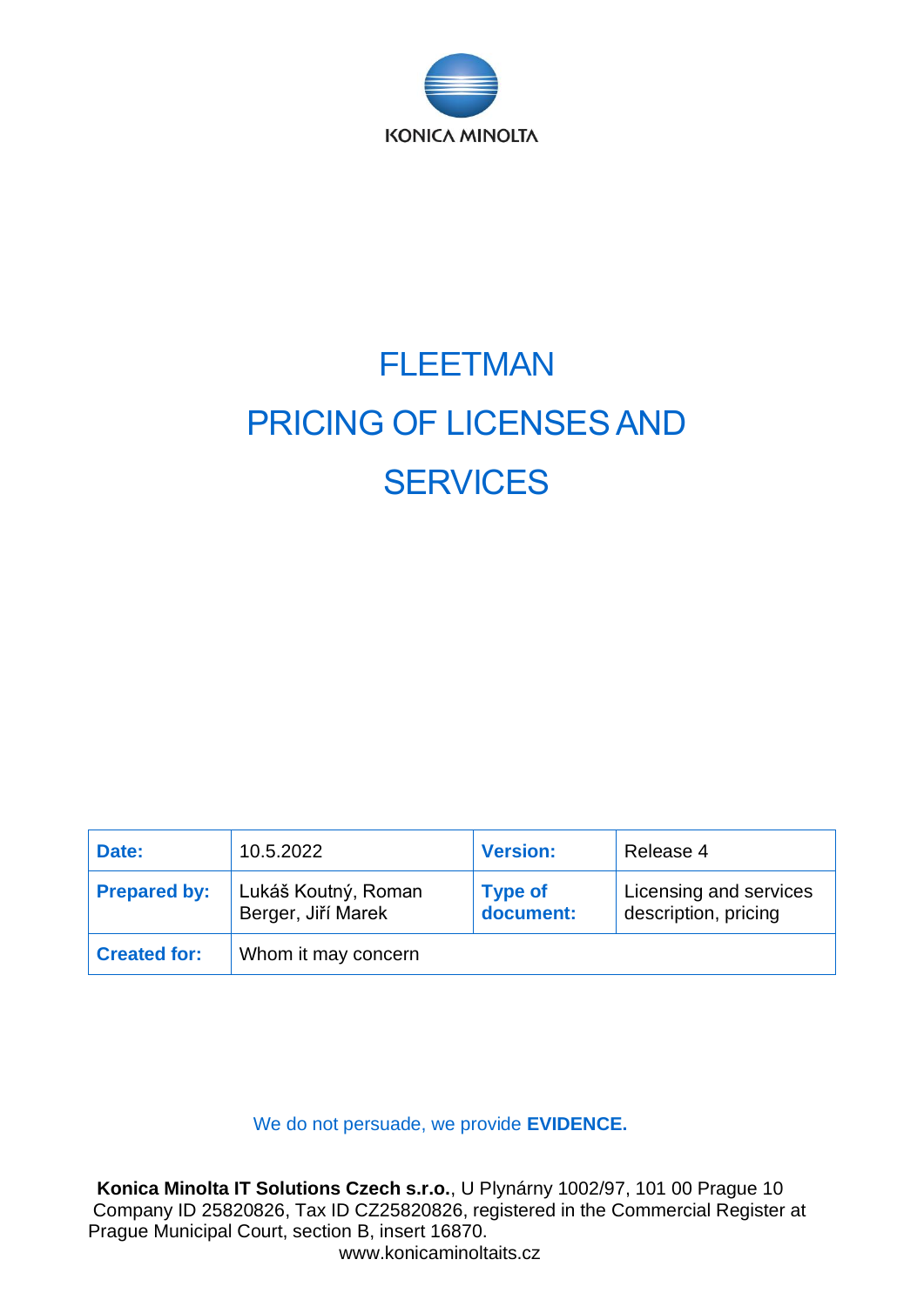

#### **Table of contents**  $\overline{1}$

| 2 |       |  |
|---|-------|--|
| 3 |       |  |
|   | 3.1   |  |
|   | 3.2   |  |
|   | 3.2.1 |  |
|   | 3.2.2 |  |
|   | 3.2.3 |  |
|   | 3.2.4 |  |
|   | 3.3   |  |
|   | 3.3.1 |  |
|   | 3.3.2 |  |
|   | 3.3.3 |  |
|   | 3.3.4 |  |
|   | 3.3.5 |  |
| 4 |       |  |
|   | 4.1.1 |  |
|   | 4.1.2 |  |
|   | 4.2   |  |
|   | 4.2.1 |  |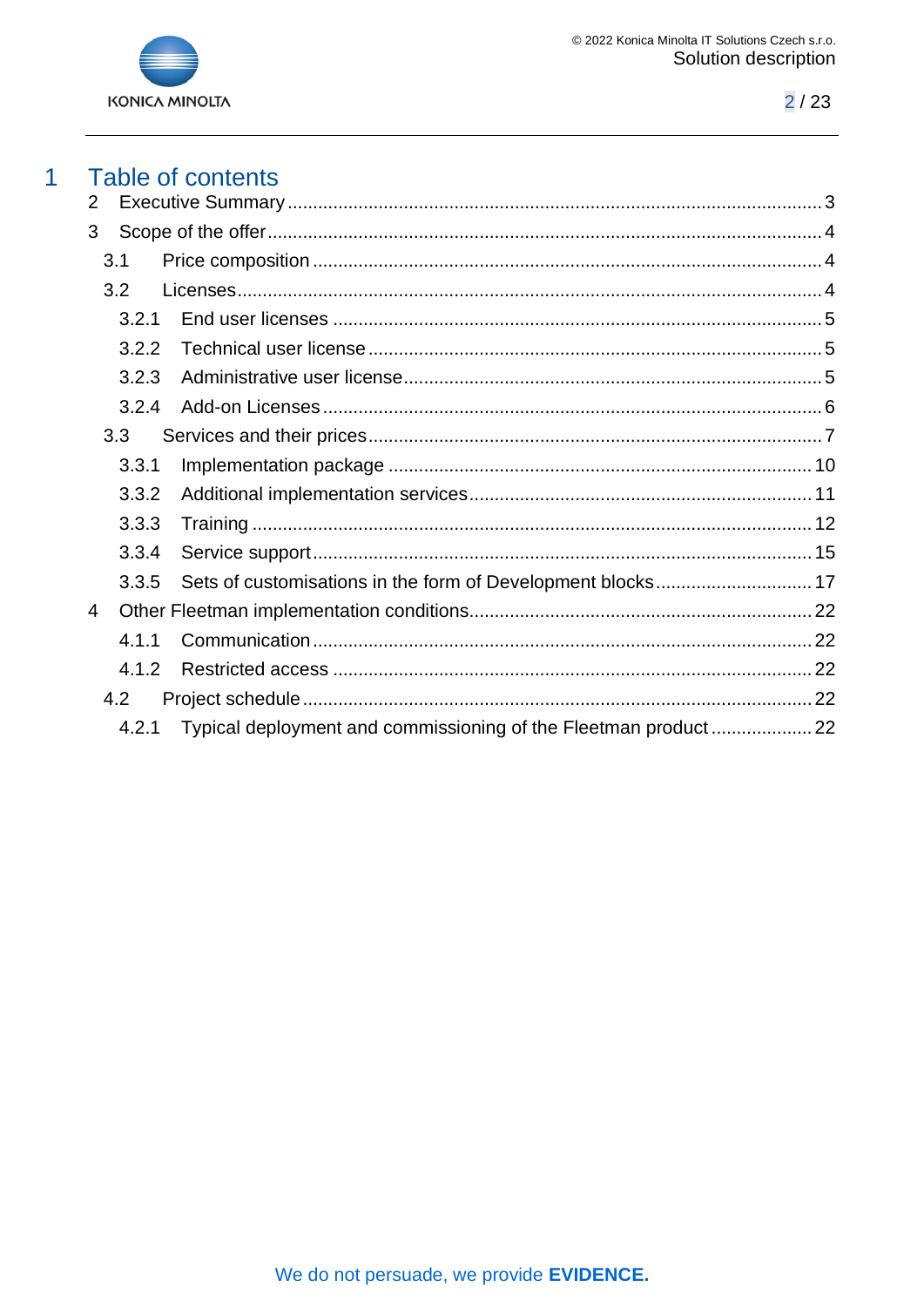

# <span id="page-2-0"></span>**2 Executive Summary**

Fleetman is a modular cloud-based solution from Konica Minolta IT Solutions Czech, built on the Microsoft Power platform.

This state-of-the-art system significantly simplifies the fleet vehicle management agenda, effectively prevents losses from delays, omissions, or uneconomical operations, and provides a detailed overview of current fleet operating data.

#### **Main benefits of the solution:**

- All data concerning fleet vehicle records and management are maintained in one place, including all related documents.
- Comprehensive coverage for fleet vehicle management processes.
- Dashboards are used to provide clear visualization.
- System architecture and the use of the latest technologies facilitate custom modifications and integration if your company has specified needs.

We believe that product-oriented technologies, their flexibility, and the deployment of years of experience at Konica Minolta IT Solutions Czech in using solutions built on the Microsoft Power platform will be convincing arguments in your decision to select a partner to manage your fleet vehicles and all related processes within your company.

This document covers the description of licenses and implementation services offer, as well as pricing of these. Functionalities of the solution can be found in the separate document "Fleetman – Solution description"

Lukáš Koutný, Roman Berger, Jiří Marek / Konica Minolta IT Solutions Czech s.r.o.

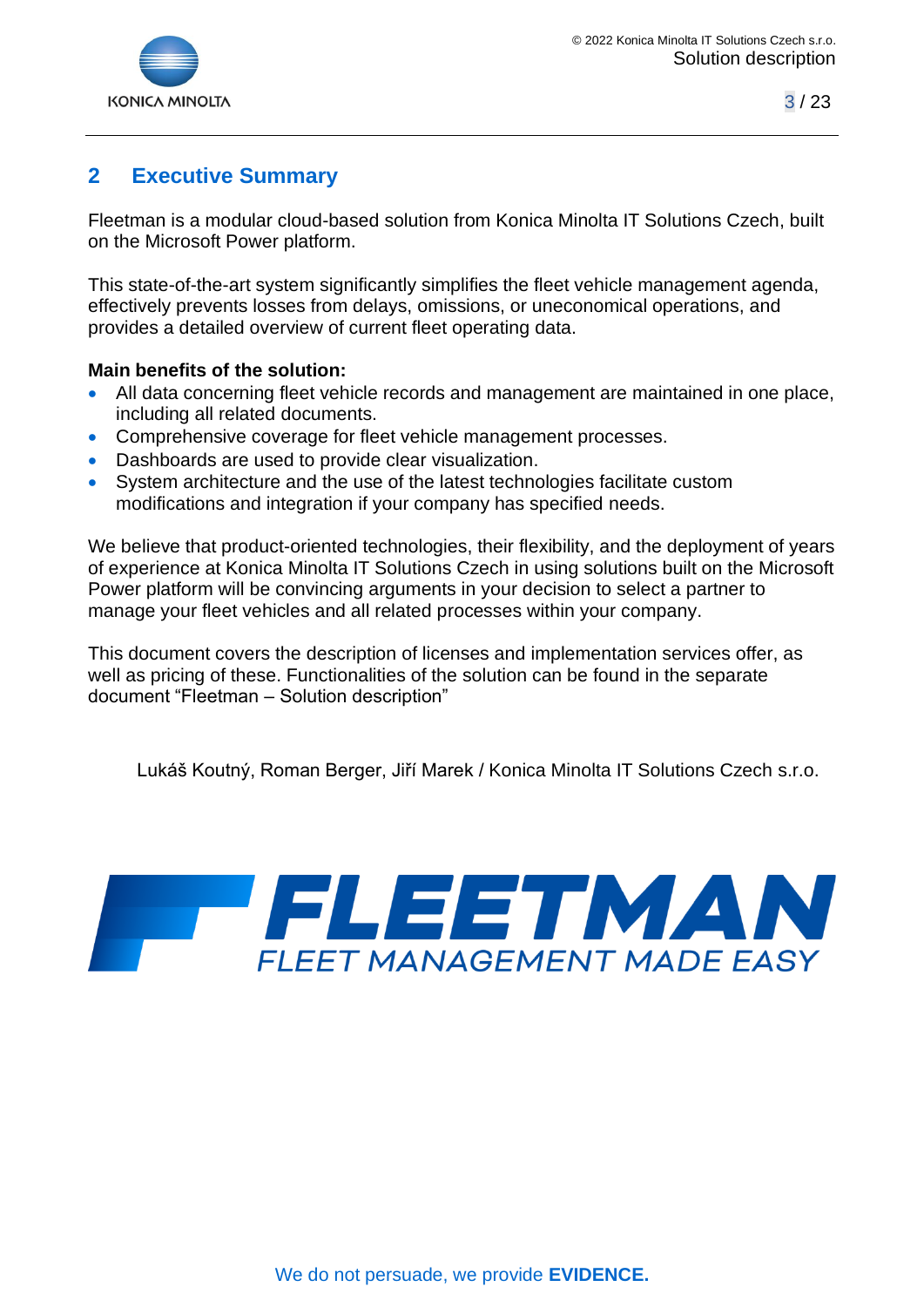



# <span id="page-3-0"></span>**3 Scope of the offer**

For a quick set-up of the Fleetman application in the full range of described functions, we recommend using the product deployment service. In addition to the basic version, we offer packages of services to help simplify the definition of needs and roles, the deployment and launch of the product, user training or additional modifications and the development of custom functionalities. These services are specified in Chapter [3.3.](#page-6-0) Prices are specified without VAT.

## <span id="page-3-1"></span>3.1 Price composition

Total price of the solution consists of:

- Monthly payments
	- o Product licenses
	- o Microsoft licenses (typically already purchased within organisation or nonexclusive to the product – e.g. Power Platform license)
	- o Product support SLA based helpdesk
- Initial implementation cost (one-time), that typically include
	- o Implementation package
	- o Additional implementation services (Data migration, Go-live support etc.)
	- o User training
- Customisations (one-time, based on individual needs of the customer)

For further detail see the pricing list or the **blogpost on our website about model customer** [pricing.](https://fleetman.konicaminoltaits.cz/2021/05/26/fleetman-pricing-example-mid-sized-company/)

## <span id="page-3-2"></span>3.2 Licenses

There are several types of users in Fleetman application to which different licenses can be bound. For the sake of clarity, we have listed all users, including a very brief description, in the table below. A more detailed description of each user can be found in the following subsections.

User types:

| <b>User</b>                   | <b>Description</b>                                                 | <b>Number of</b><br><b>users</b> |
|-------------------------------|--------------------------------------------------------------------|----------------------------------|
| <b>Technical user</b>         | System user necessary for<br>proper functioning of the<br>product. |                                  |
| <b>Administrative</b><br>user | Needed for continuous<br>support, product<br>implementation etc.   |                                  |
| <b>End user</b>               | Fleet manager, back office,<br>etc.                                | According to<br>customer needs   |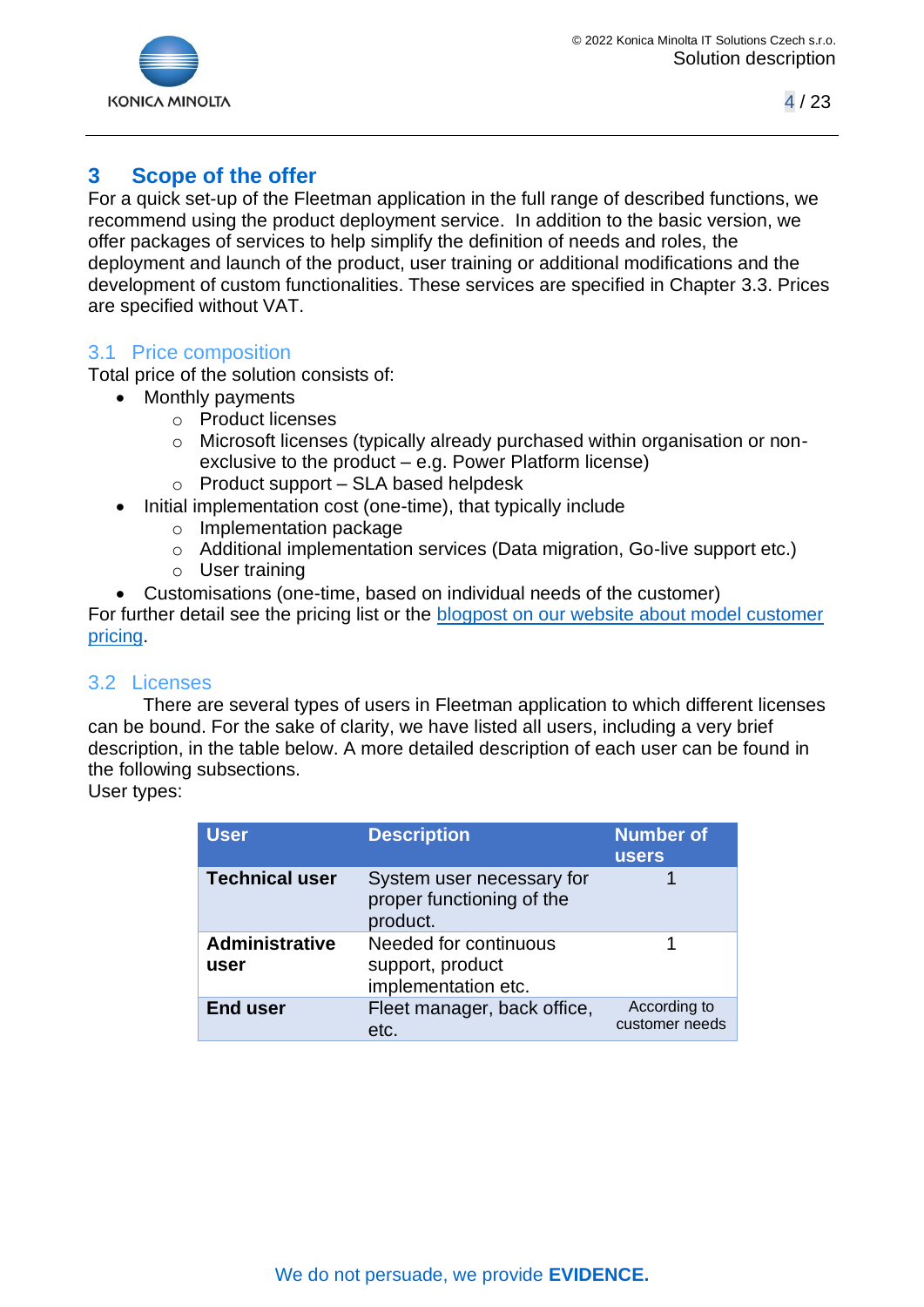

#### <span id="page-4-0"></span>3.2.1 End user licenses

The table below lists the set of licenses required for application end users such as:

- Fleet manager
- Back-office personnel, such as those responsible for service or insurance policies

| Line item                         | Price $(E / \text{month})$ | <b>Number of users</b> |
|-----------------------------------|----------------------------|------------------------|
| <b>FLEETMAN product licenses</b>  |                            |                        |
| <b>FLEETMAN License</b>           | 21                         | As needed              |
| <b>Microsoft product licenses</b> |                            |                        |
| Power Apps per app*               | 4.2                        | As needed              |
| Microsoft 365 Business Basic**    | 5.1                        | As needed              |

*Table 1 End user licenses*

\* This license is tied to a specific environment; if a user needs access to multiple environments (other than production, for example, test), then the purchase of additional licenses for additional environments is required for such users.

\*\* This item is only mandatory if the customer wants to receive Fleetman system notifications in Microsoft Teams and does not have any license providing access to this service. In other words, the license is required when a user does not have access to Microsoft Teams and wants to use this tool to receive Fleetman notifications.

#### <span id="page-4-1"></span>3.2.2 Technical user license

Application deployment and subsequent ownership, including the execution of automated processes and product business logic, is provided under a technical user (a Non-Interactive user in Microsoft terminology).

This type of user does not require a Power App license once created. However, because of the need to send notifications, this user must be licensed for Microsoft Outlook and Microsoft Teams.

Creating and licensing this user (as per the table below) is absolutely necessary for the correct functioning of the product.

| <b>Item</b>                                   | <b>Price</b><br>(E/month) | <b>Number of users</b> |
|-----------------------------------------------|---------------------------|------------------------|
| <b>Microsoft licenses</b>                     |                           |                        |
| <b>Microsoft 365 Business</b><br><b>Basic</b> | 5.1                       |                        |

#### <span id="page-4-2"></span>3.2.3 Administrative user license

The user is needed to perform product parameterization, migration, training and, last but not least, post-implementation support or testing of new customer-specific functionalities.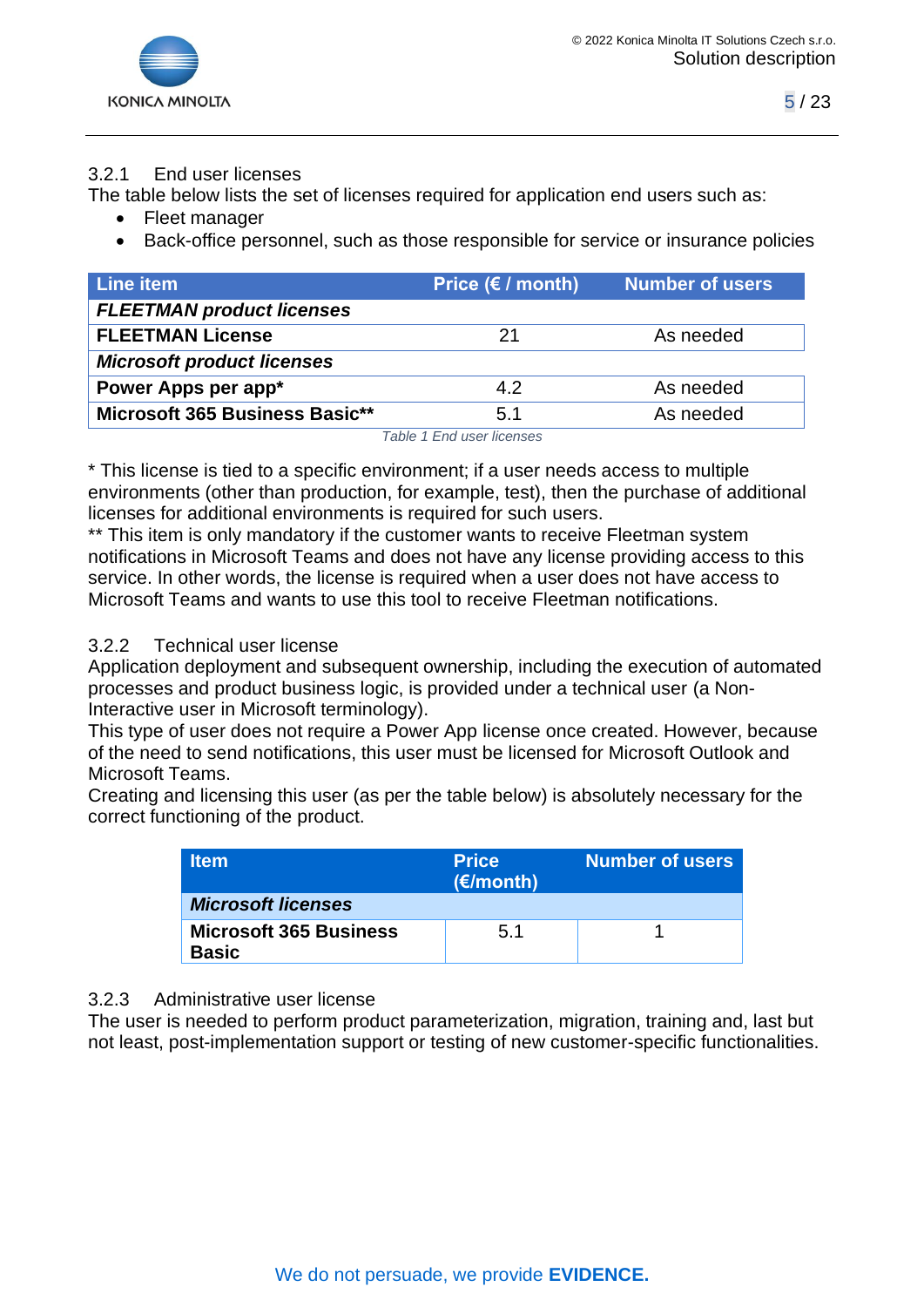

| <b>Item</b>                     | <b>Price</b><br>(E/month) | <b>Number of users</b> |
|---------------------------------|---------------------------|------------------------|
| <b>Microsoft licenses</b>       |                           |                        |
| Power Apps per app <sup>*</sup> | 4.2                       | As needed              |

This is the user account of the product supplier created to perform the above services. In case the customer decides to deploy the FLEETMAN product on his own, does not require any service from the supplier and does not have an agreed support, this user is not needed. Otherwise, this user is always mandatory.

#### <span id="page-5-0"></span>3.2.4 Add-on Licenses

Add-on modules are optional functional extensions of the basic Fleetman product. These modules can be purchased at any moment during or after the implementation of Fleetman product.

## *3.2.4.1 Ecofleet module*

Ecofleet module can be licensed as an add-on to the Fleetman application license. Module license is not dependent on the number of users, environments, or vehicles. Within one environment you can operate this integration module for one Ecofleet "Customer profile". Ecofleet Customer profile is not part of the license and needs to be purchased from Ecofleet company.

# *3.2.4.2 T-Cars module*

The T-Cars module can be purchased as an additional license to Fleetman. The module is not limited to the number of users, environments, or number of vehicles. This integration module can be run in one environment for one "customer profile" at T-Cars. This customer profile is not included in the license price and must be acquired directly from T-Cars.

#### *3.2.4.3 Tire Management module*

The Tire Management module can be purchased as an additional license to Fleetman. The module is not limited to the number of users, environments, or number of vehicles. For a detailed description of the functionality, see the Tire Management chapter in "Fleetman – Solution Description" document.

| Line item                             | Price $(\epsilon / \text{month} / \text{tenant})$ |
|---------------------------------------|---------------------------------------------------|
| <b>FLEETMAN add-on licenses</b>       |                                                   |
| Ecofleet add-on license               | 60                                                |
| <b>T-Cars add-on license</b>          | 60                                                |
| <b>Tire Management add-on license</b> | 50                                                |

#### *3.2.4.4 Driver Hub*

The Driver Hub module is designed as an application that can be run from within Microsoft Teams. The end-user (driver or fleet manager, if they are to have access to the

<sup>\*</sup>This license is bound to a specific environment. If the customer has a test environment, a license must be purchased for that user and for that environment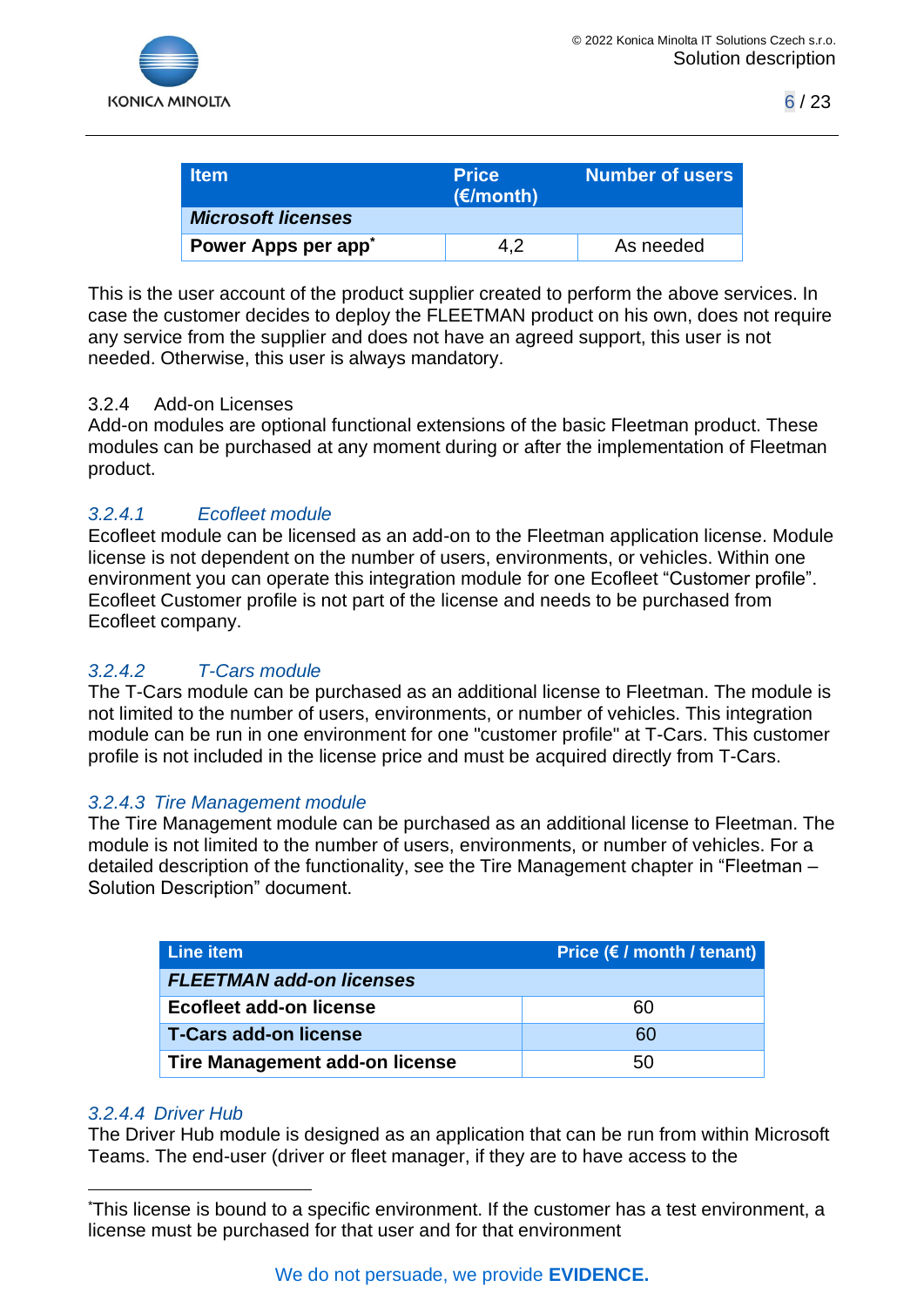

application) must be licensed. In addition, a special type of integration user must be licensed to ensure data transfer between the Driver Hub application and FLEETMAN. To make Driver Hub operational, the implementation service must be purchased.

| <b>Line item</b>                           | <b>Price</b><br>(€/month) | <b>Users</b> |  |
|--------------------------------------------|---------------------------|--------------|--|
| <b>Driver Hub end-user licenses</b>        |                           |              |  |
| <b>Driver Hub license</b>                  | З                         | Dle potřeby  |  |
| Microsoft 365 Business Basic*              | 5,1                       | Dle potřeby  |  |
| <b>Driver Hub integration user license</b> |                           |              |  |
| <b>Driver Hub license</b>                  |                           |              |  |
| Microsoft 365 Business Basic*              | 5,1                       |              |  |

\*Necessary only if the user (driver) is no longer licensed. A license for access to Microsoft Teams must be provided for the application to work properly.

## <span id="page-6-0"></span>3.3 Services and their prices

For the sake of clarity, we have listed the services associated with the implementation of the Fleetman product in the table below, including the items that are mandatory (green) recommended (yellow) or only optional (red) for deployment. A detailed description of these services can be found below in this chapter.

The scope and with it the price of the implementation package and some other services depends on the size of the customer.

The scope, and with it the price of the implementation package or some other services, depends on the size of the customer. Below is an indicative breakdown. The prices shown in Table 3 (Services offered) are for a company of size S.

#### **Customer size chart**

| <b>Customer size</b>                  |           | М           |               |
|---------------------------------------|-----------|-------------|---------------|
| <b>users</b>                          | $1 - 5$   | $6 - 15$    | more than 15  |
| branches                              | $1 - 3$   | $4 - 15$    | more than 15  |
| vehicles                              | $0 - 200$ | $201 - 900$ | more than 900 |
| Implementation package price<br>(EUR) | 1800      | 2525        | individual    |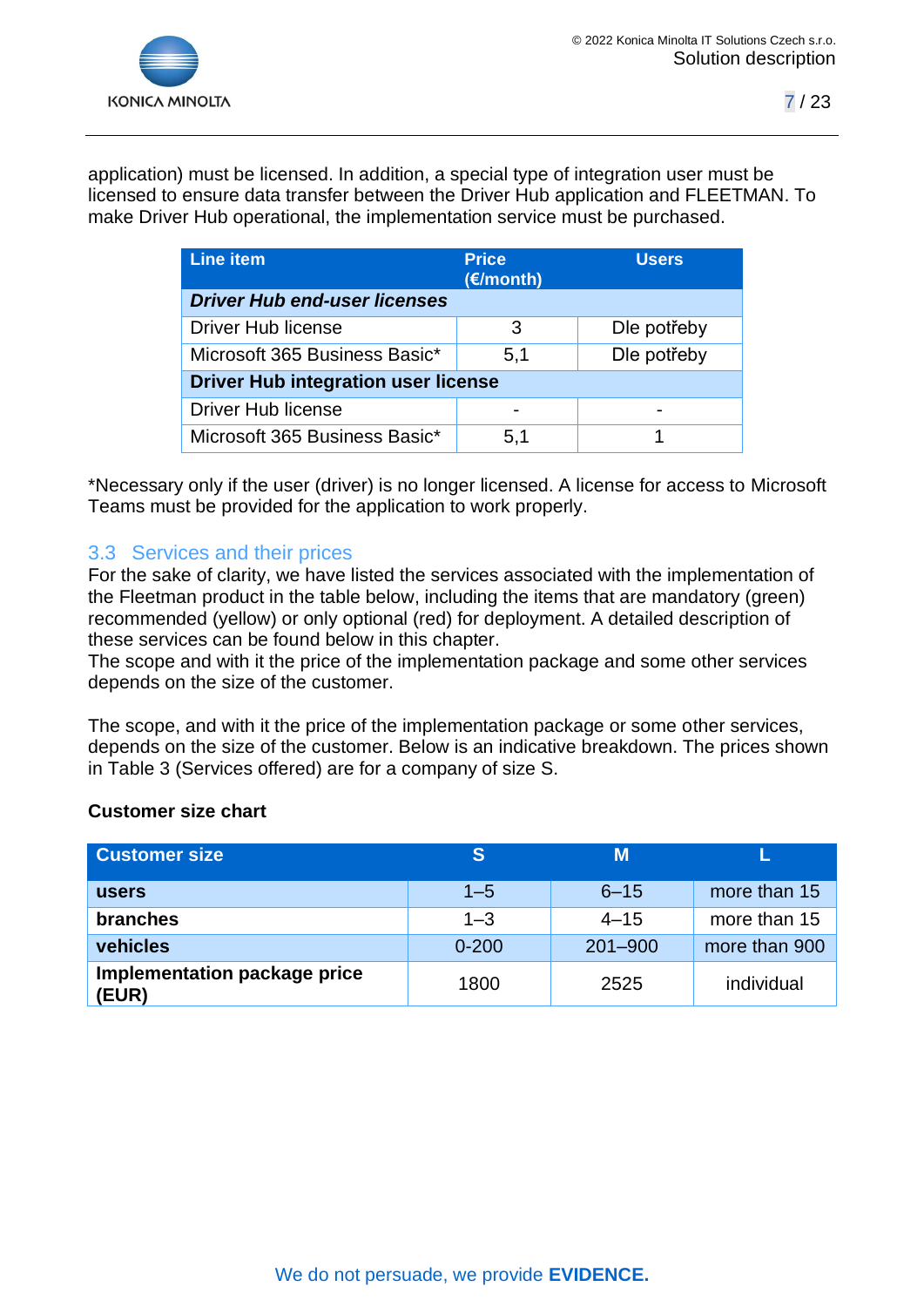

#### **Services pricelist**

Prices are specified without VAT.

| <b>SERVICES</b>                                         | <b>Recommended</b><br><b>Optional</b> | <b>Price (EUR)</b>        |
|---------------------------------------------------------|---------------------------------------|---------------------------|
| <b>IMPLEMENTATION PACKAGE</b>                           |                                       |                           |
| O365 tenant set-up                                      |                                       |                           |
| <b>Analytical Workshop</b>                              |                                       |                           |
| <b>Testing and production environment product</b>       |                                       | from 1800 *               |
| deployment, project management                          |                                       |                           |
| Organizational structure and user roles set-up          |                                       |                           |
| <b>Product parametrization</b>                          |                                       |                           |
| <b>ADDITIONAL IMPLEMENTATION SERVICES</b>               |                                       |                           |
| Deployment in the test environment                      |                                       | 135                       |
| Data migration                                          |                                       | from 1263 **              |
| <b>Acceptation testing (UAT)</b>                        |                                       | 620                       |
| <b>Implementation / setting of Driver Hub</b>           |                                       | 470                       |
| Go-live remote support 4 h                              |                                       | 310                       |
| Go-live remote support 8 h                              |                                       | 620                       |
| Go-live onsite support 8 h                              |                                       | 800                       |
| Go-live onsite support 16 h                             |                                       | 1 600                     |
| Go-live onsite support 24 h                             |                                       | 2 400                     |
| <b>TRAININGS</b>                                        |                                       |                           |
| <b>End-user training</b>                                |                                       | 540                       |
| Advanced training for key users and administrators      |                                       | 385                       |
| Working with basic Fleetman Power BI report             |                                       | 76                        |
| <b>CUSTOMISATIONS</b>                                   |                                       |                           |
| Individual custom modifications (process described      |                                       | <b>According to the</b>   |
| here)                                                   |                                       | range of functions<br>*** |
|                                                         |                                       | <b>According to the</b>   |
| <b>Creation of printing templates</b>                   |                                       | range of templates        |
| Set of customisations - Development block 1 - 168 hours |                                       | 21 470                    |
| Set of customisations - Development block 2 - 100 hours |                                       | 13 300                    |

*Table 2 Services offered.*

**\*** *The price depends mainly on the size of the customer. Some specifics of the customer project, such*  as the lack of admin rights for the vendor account during product deployment, may affect the resulting *price.*

**\*\*** *The cost of migration is based on the number of migrated entities. The price shown in the table is for 7 arbitrary tables (for example: Vehicle models, Vehicles, Vehicle contract, Vehicle usage, Insurance contracts, Drivers, Business relationships). All entities for which we provide migration templates by default are listed in the Data Migration chapter. If the customer decides to migrate less than 7 tables, the price remains the same. Each additional entity over the limit of 7 increases the total migration price by 92€.*

#### We do not persuade, we provide **EVIDENCE.**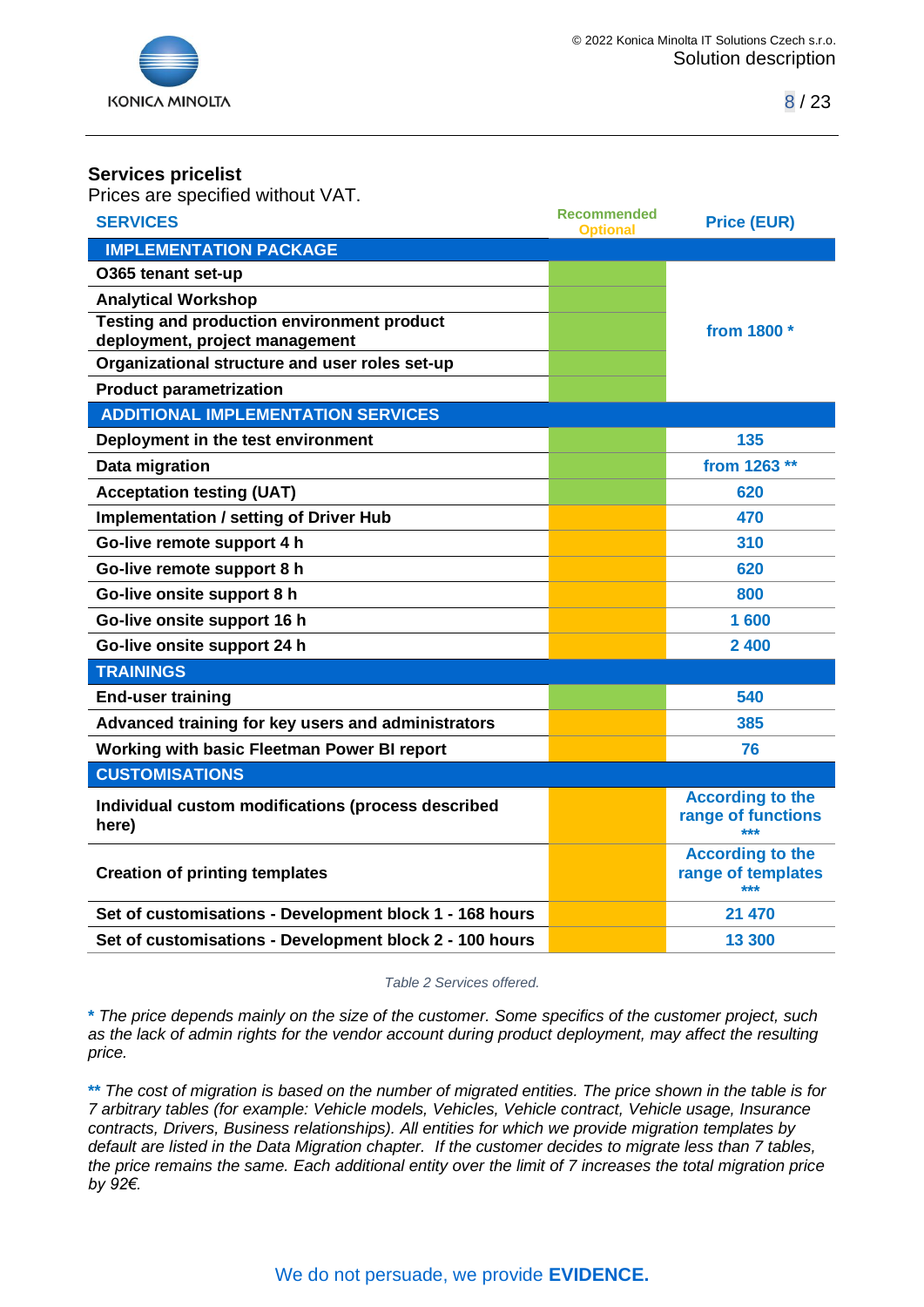

**\*\*\*** *For a better idea of the workload, see the chapter "Indicative table of workload for individual tasks". A description of the implementation of these requirements can be found in a more detailed description of the services offered later in this document.*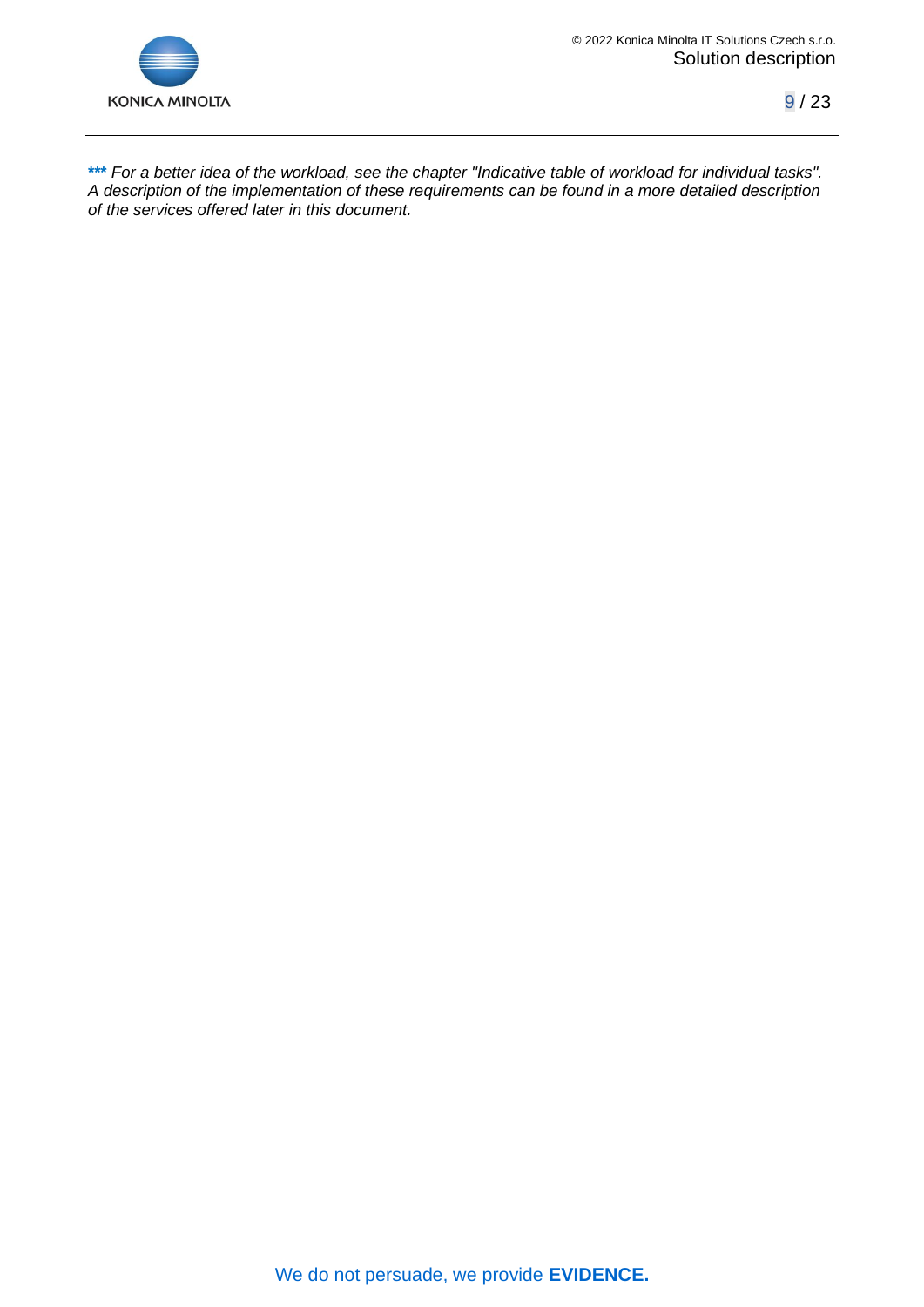

## <span id="page-9-0"></span>3.3.1 Implementation package

To deploy the product, we provide, within the purchase of a license, a procedure for installing and commissioning the product (Implementation Guide). For customers requiring our aid to implement a product, we offer the implementation package service, which covers the following areas.

## *3.3.1.1 Setting up and commissioning of the M365 tenant*

Before installing the Fleetman application itself, it is necessary to commission and set up your Microsoft 365 tenant (if it does not exist, we will set it up for you). Next, you need to create environments that will host the product instance itself.

The result is a functional tenant and two environments (test and production).

## *3.3.1.2 Analytical Workshop*

In order to be able to deploy and install Fleetman faster and correctly, a mutual meeting is needed.

The meeting will take place in a total length of up to 4 hours. The purpose of the meeting is to define the following:

- Security roles for individual users,
- The structure of the company's organizational units,
- Folder structure for document management,
- Preferred organization settings within the standardization options of the standard product,
- Recipients and notification channels of individual notifications,
- Explanation of the logic of migration templates (for about migrations see chapter "Data migration" in the "Fleetman – solution description" document).

The output is the recorded information for the subsequent parametrization of the product.

## *3.3.1.3 Deployment of the product in the production environment*

Deployment is performed by the system vendor. The result of this phase is an installed product in the customer's environment. The product is ready for further parametrization and is not yet available for use by the customer at this stage.

#### *3.3.1.4 Configuration of the organizational structure and user roles*

For the correct operation of the application, it is necessary to set up the organizational structure of individual branches and then assign users to this structure. User security roles are also set at this stage.

The result of this phase is an installed product in the customer's environment, including a defined structure of organizational units (branches). Users are assigned security roles. The product is ready for further parametrization and is not ready for use at this stage.

## *3.3.1.5 Product parametrization*

Fleetman is a comprehensive product that must be properly configured before use. Product configuration uses outputs from the analytical workshop and is completed by the system vendor.

These points are:

- Commissioning of integration on Microsoft SharePoint
- Reflecting the organizational structure for the needs of Microsoft SharePoint
- Creating a predefined folder structure for document management
- Configuring business logic parameters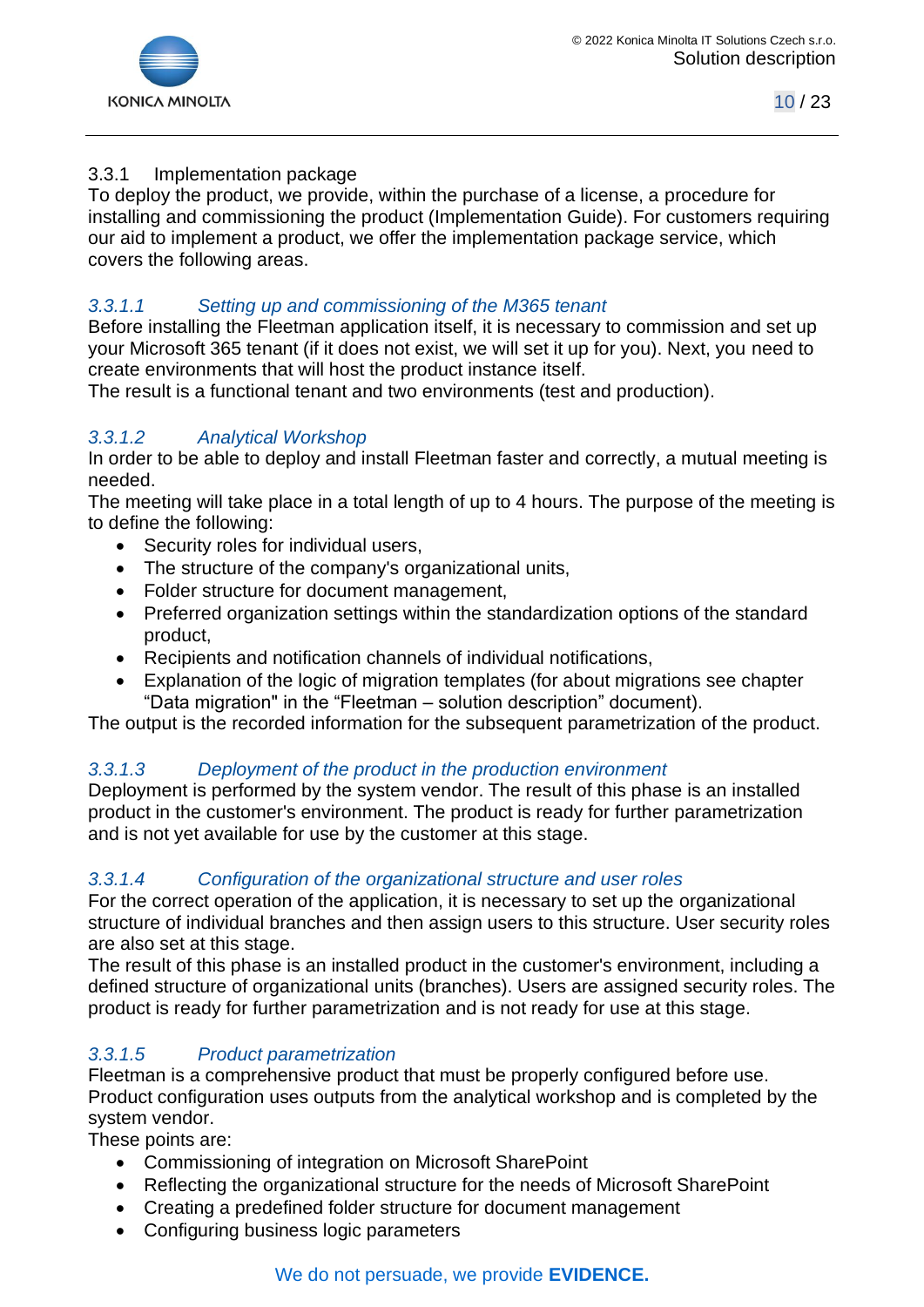

- Enabling individual processes performing business logic in the Power Automate tool
- Transferring and setting up product notification templates
- Configuration of notification triggers
- Configuration of recipient lists and their preferred channel for each notification
- Enabling advanced system search tools

The result of this phase is a configured Fleetman product as described in Chapter **Error! Reference source not found.** "Solution description". At this stage, it does not hold data and is not made available to the customer for use.

#### <span id="page-10-0"></span>3.3.2 Additional implementation services

## *3.3.2.1 Deployment in the testing environment*

The deployment is performed by the system supplier. Installing the product in the test environment is a highly recommended service. As a result, you get an environment where you can:

- test new product functionalities
- train new or existing employees without worrying about your production data
- use it for analysis in case of an operational issue

## *3.3.2.2 Data migration*

Following the successful installation and parametrization, it is recommended to execute data migration from previously used fleet management system. Migration takes place with the help of migration templates in the form of .xlsx files.

There are specific aspects to the process of propagating migration templates which are specified to the customer during the initial analytical meeting. **The population of** 

**migration templates with data is fully at the customer's responsibility.** The customer then hands over the completed migration templates to the vendor, who imports them into the system. The customer is responsible for the accuracy and quality of the data in the completed migration templates. If the supplied data does not correspond to migration template logic, the customer will be prompted to modify them.

For the Fleetman product, we provide migration templates for the following record types by default, typically divided into several phases:

#### **Phase 1**

- Vehicle models
- Cost centers
- Damage types
- Jobs
- Business relationships

#### **Phase 2**

- Contacts
- Drivers
- Insurance policies

#### **Phase 3**

• Vehicles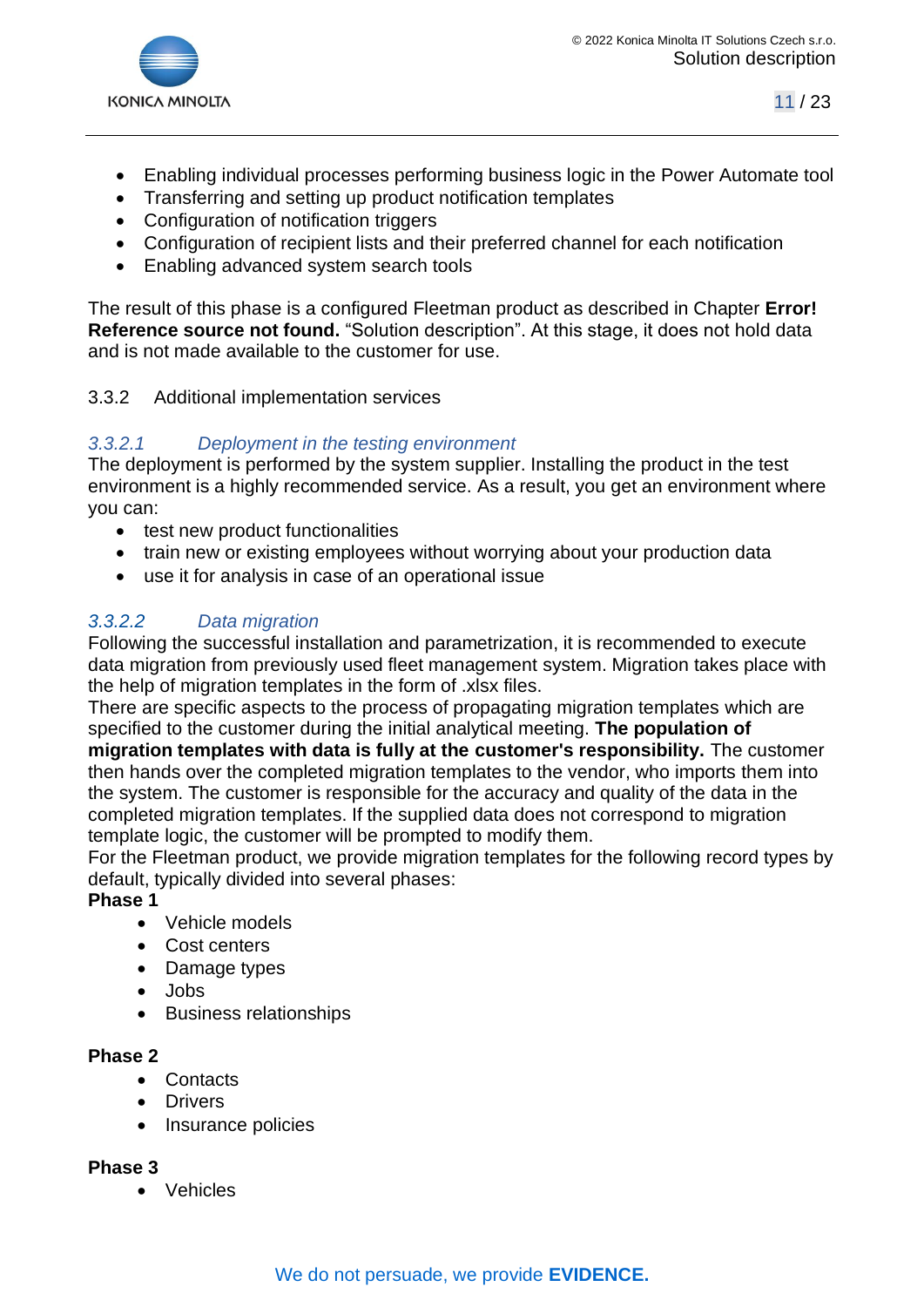

#### **Phase 4**

- Contracts
- Fuelling cards
- Vehicle usage
- Cell phones, SIM cards
- ID cards
- Payment terminals
- Vignettes
- GPS modules
- Tire sets

We understand migration as a one-time transfer of data of the above entities. The result is data populated with the above record types. The recommended procedure is the gradual handover of the completed migration templates to the vendor according to the individual phases listed above. This eliminates possible shortcomings in completing the templates for the next stages.

Data delivered after the agreed deadline is no longer obliged to be included in the migration. Any additional modifications to the migrated data are the responsibility of the customer.

# *3.3.2.3 Pre-commissioning acceptance test (UAT)*

Intensive user testing of the application with the support of the vendor. This support is provided by vendor's product specialist for 8 hours on a designated day. The Fleetman product specialist designated by us will be reserved only for you for one day from 9:00 am to 12:00 pm and from 1:00 am to 5:00 pm. The test will take place at the customer's premises with a stable internet connection. The customer will ensure the presence of key users for individual aspects of fleet management, who will test functionality in individual processes and will simulate their daily work in relation to the Fleetman application. Testing takes place on a copy of the production environment (including already migrated data). The vendor will ensure the readiness of the test environment and user profiles. The devices on which the customer will test the application are fully under the customer's control.

The result is the testing of the standard product range by key users.

## <span id="page-11-0"></span>3.3.3 Training

# *3.3.3.1 End-user training*

We will be happy to organize end user training for you. Training will be conducted remotely using Microsoft Teams, or at the customer's premises with a stable Internet connection and data projector. The training consists of of two 2h blocks within one day. The customer will ensure the participation of end-users of the system and equipment on which users will test. The maximum number of participants in one block of full-time training is 8 people. This training covers:

- General introduction to the Dynamics 365 platform
- Basic terminology Fleetman introduction of key entities.
	- o Vehicle model
	- o Vehicle
	- o Vehicle in use
	- o Vehicle contract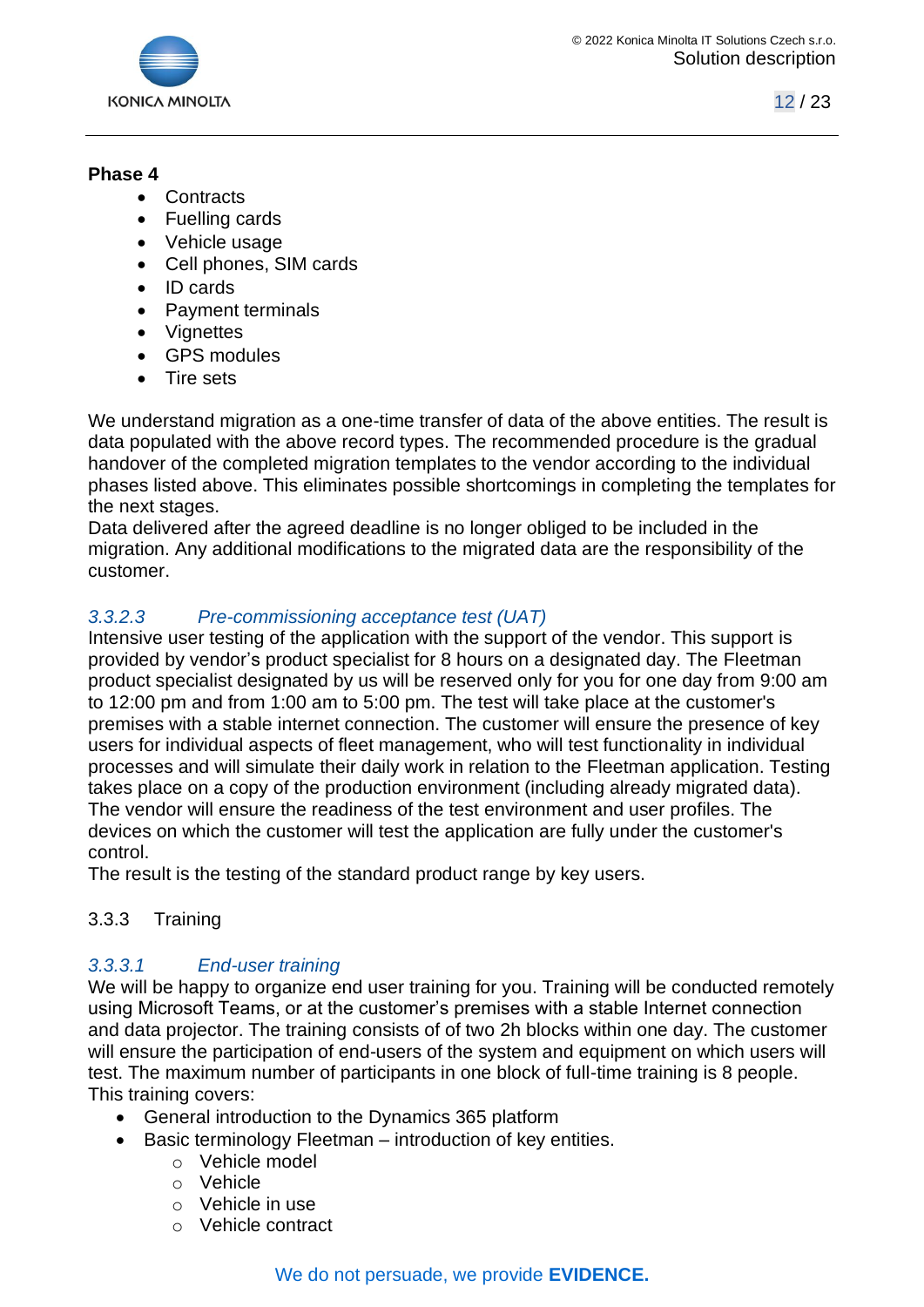

- o Insurance policies
- o Insured events
- o Service
- o Drivers
- o Business relationships
- o Contacts
- User control of the system
	- o Search
	- o Filtering
	- o Deactivate the record
- Main components of the product and their use
	- o Timeline and activity management
	- o Process flows
	- o Dashboards
	- o Document management
	- o Example of notification
- Vehicle life cycle
- Model scenarios that cover workflows in typical scenarios:
	- o Service processing
	- o Insured event processing
	- o Vehicle contract agenda
	- o Vehicle accessory management
	- o Vehicle history, Auditing
	- o Tire management (in case license is purchased)
	- o Advanced search
	- o Creation and sharing of custom views
	- o Export and import using Excel

The training does not include any teaching materials or user documentation.

## *3.3.3.2 Advanced training for key users and system administrators*

This key user training focuses on the advanced functionality, set-up, and management of the Fleetman application. Training will be conducted remotely using Microsoft Teams, or at the customer's premises with a stable Internet connection and data projector. The training is in the time range of two 2h blocks within one day. The customer will ensure the participation of end users of the system and equipment on which users will test. If the customer is not able to provide adequate space, the vendor may provide this space. The maximum number of participants in one block of full-time training is 4 people.

Training covers

- o Advanced search tool
- o Creating and sharing user views
- o Creating custom graphs
- o Creating dashboards
- o Introduction to the concept of system security (system of organizational units and security roles)
- o Assigning security roles to users
- o Creating and using Microsoft Word templates
- o Notification recipient settings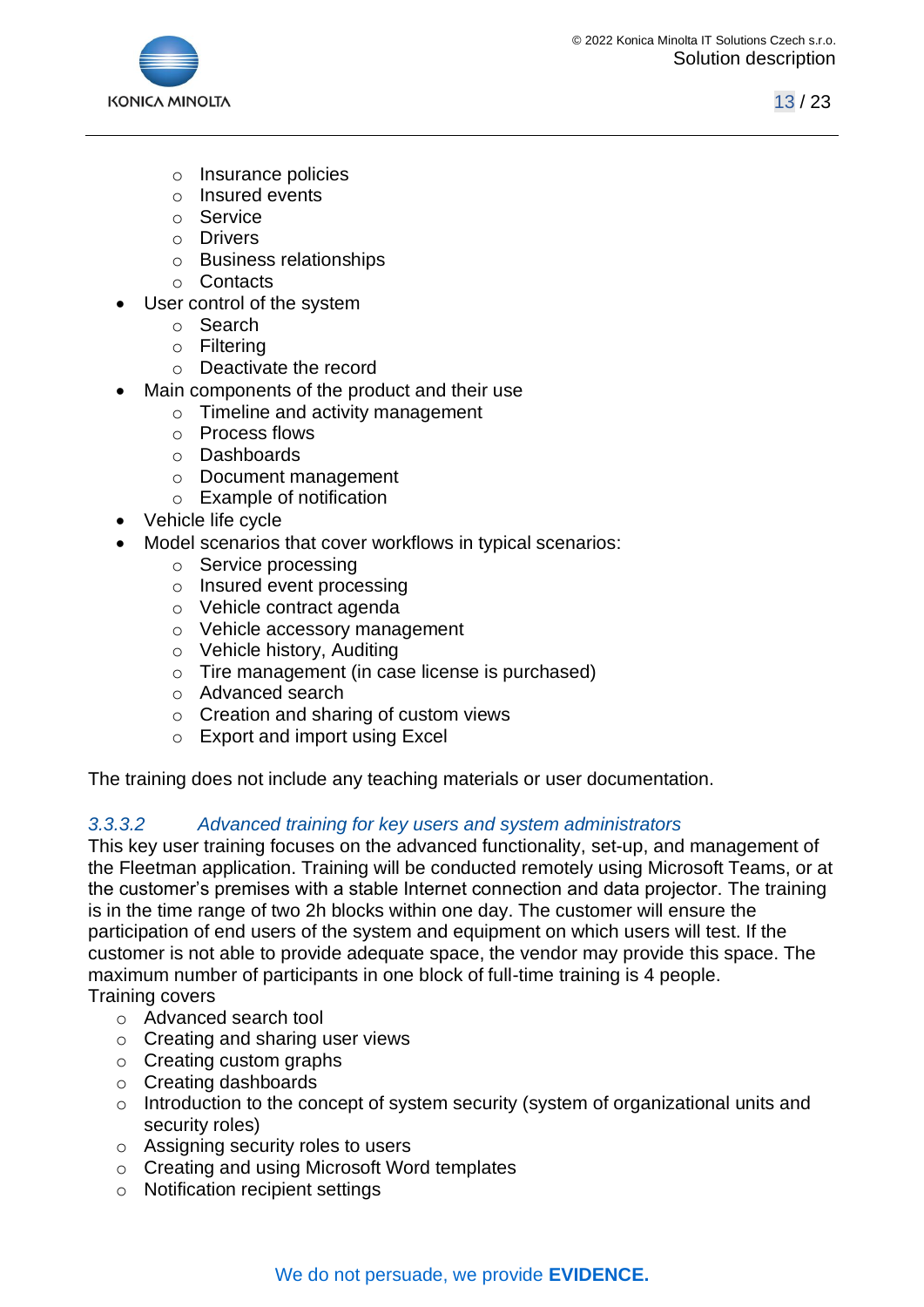

The training does not include any teaching materials or user documentation. The training will take place in a test environment at the customer's tenant.

# *3.3.3.3 Advanced Power BI reporting training*

The subject of the training is the adoption of the Power BI tool in the area of the supplied standard report for the FLEETMAN product.

Users will learn the basic operation of Power BI so that they are able to work independently with the supplied report.

The length of the training is one hour. The training can be delivered both online and in person at the customer premises or at one of the supplier's branches.

## *3.3.3.4 Go-live remote support*

As part of the Go-live, a Fleetman product consultant selected by the vendor will be available to you in the first days (depending on the selected duration). They will be available through priority online support using Microsoft Teams from 9:00 am to 12:00 pm and from 1:00 pm to 5:00 pm on the given day (if support lasts for more than 8 hours, this is the next consecutive working day / days). On the customer's side, 2 key users will be selected, who will communicate with the vendor's selected consultant using this channel. An online meeting will be created and shared with these key users for support purposes. The key user will be able to log in to the shared meeting and notify the consultant with the help of the chat consultant of their presence and when they can begin resolving queries. The vendor does not commit to resolve all queries directly at the time of the online meeting, especially for more complicated queries, and it may be necessary to cooperate with the solution architect or with other platform specialists.

# *3.3.3.5 Go-live support on-site*

As part of the Go-live, we will be available to you on-site at your workplace (depending on the selected duration). The vendor selected Fleetman product consultant will be available from 9:00 am to 12:00 pm and from 1:00 pm to 5:00 pm on the given day (if support lasts for more than 8 hours, this is the next consecutive working day / days).

Go-live on-site support typically includes these activities:

- o Explanation of some product functionalities
- o Demonstration of working in the Fleetman application with typical end user work tasks in the scope of standard product and platform functionality.
- o Collaborate with key users in product management and set-up
- o Collection of requirements for further customer development (see the "Additional development" sub chapter)

The vendor does not undertake to solve all queries on the spot, especially for more complicated queries, and it may be necessary to cooperate with the solution architect or with other platform specialists.

The goal is to help the customer in the adoption of the newly deployed Fleetman application.

## 3.3.3.6 *Creation of printing templates*

Your documents can be transferred to the FLEETMAN product. You will save time and avoid errors when filling them in. The standard functionality of the platform is used to create and print to pre-prepared .docx files.

The implementation or analysis of the ordering and invoicing of this service follows the same procedure described in the chapter "Individual custom modifications" below.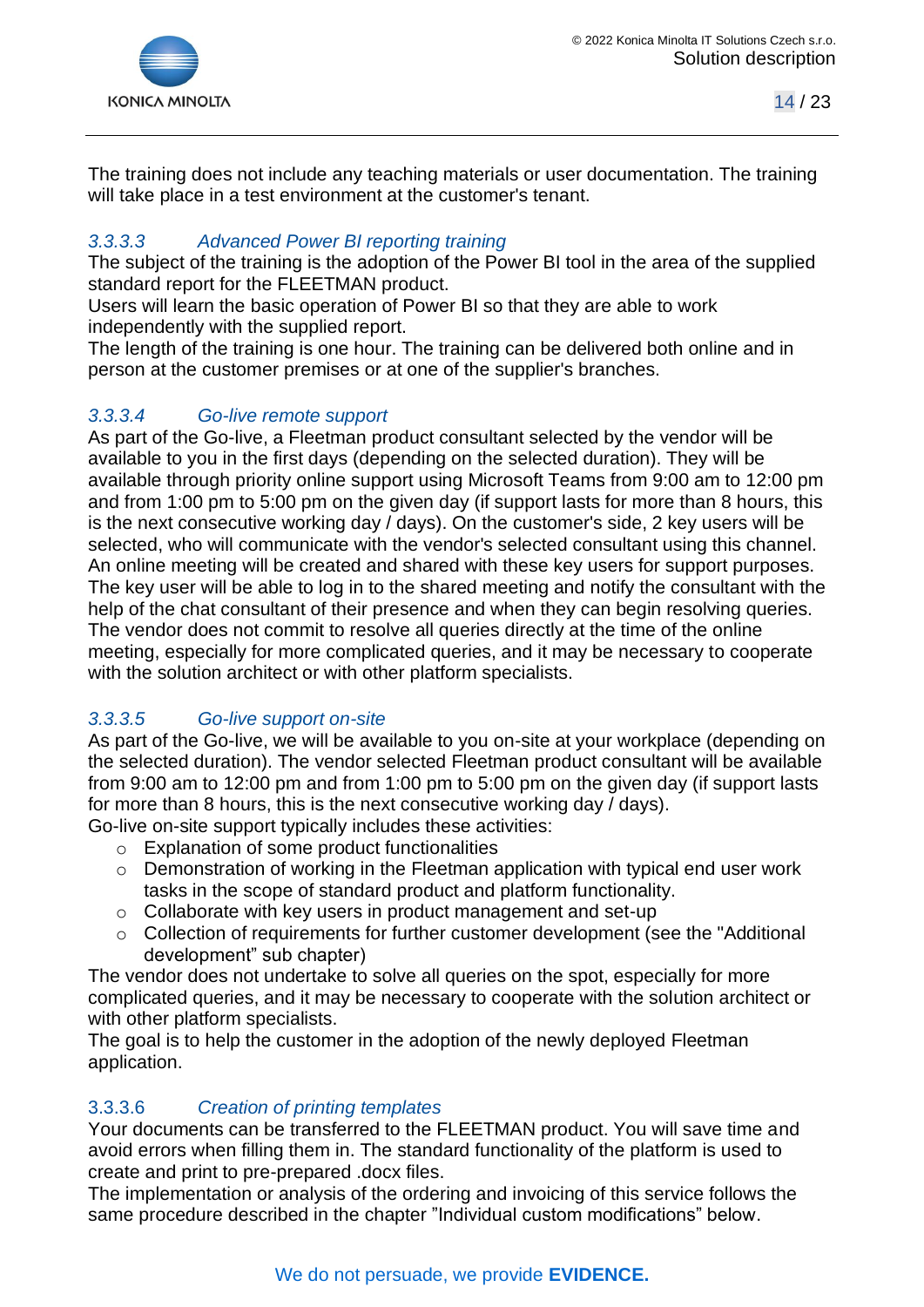

We will perform an analysis of the documents supplied by you, possibly modifying the product data model (this in case there is information in your documents for which we do not currently have fields). We will then create a template according to your original documents.

In the event that technology does not allow us to accurately reflect the template supplied by you in specific cases, we will consult with you on any changes.

The creation of the template is limited by the data model, i.e., when creating the template, it is always necessary to respect the relationships between tables and their fields. The supplier assumes no legal responsibility for the documents created.

## *3.3.3.7 Individual custom modifications*

As part of the implementation package, the standard FLEETMAN product will be deployed. However, we offer the possibility of additional extension of selected areas of the FLEETMAN product to cover the specifics of your company or fleet management. Typically, this may include adding new fields, notifications for a specific event, a specific view of data, a dashboard, etc.

The service is intended for minor or a few individual modifications. For larger modifications or entire system adjustments, it is preferable to use the Development Block service described in Section 6.2.3 Additional Custom Modifications in the form of Development Blocks.

Once the order is signed, a portal is made available to the customer to enter requirements. The portal can be used to make requests for product enhancements according to your specifics. The requirement will be analysed the duration of the analysis is proportional to the complexity of the requirement (an indicative estimate of the analysis can be found in the table of indicative workload). The analysis may include additional meetings, requesting documentation or access to third-party services, internal data, etc. The output is a solution proposal with an already accurate estimate of the workload. If the customer agrees to the assignment, the requirement is developed. The resulting time to invoice is composed of the analysis and development of the requirement. In the event that the requirement is not developed, the customer only pays for the analysis part.

Implementation of additional development, especially major modifications, may affect the product deployment schedule. The final deployment schedule will be established after the analysis workshop.

Change requirements to be available at the time of product deployment can be specified no later than the date of the analysis workshop. Requirements registered later may no longer be available at the time of product go-live.

To get a better idea of the size of the individual modifications, the table of individual modifications can be found in chapter "The modifications provided by this service will be delivered as part of the implementation package", i.e. before the product goes live unless otherwise specified.

#### <span id="page-14-0"></span>3.3.4 Service support

After the implementation of a Fleetman solution, every customer is entitled to **Fleetman SLA Basic** via ServiceDesk portal. This support is provided without a guaranteed first response time or request resolution.

#### *3.3.4.1 Service level support with agreed response (SLA)*

For customers with higher demands on service support, we offer three levels of support with guaranteed availability of solutions for requirements in three categories: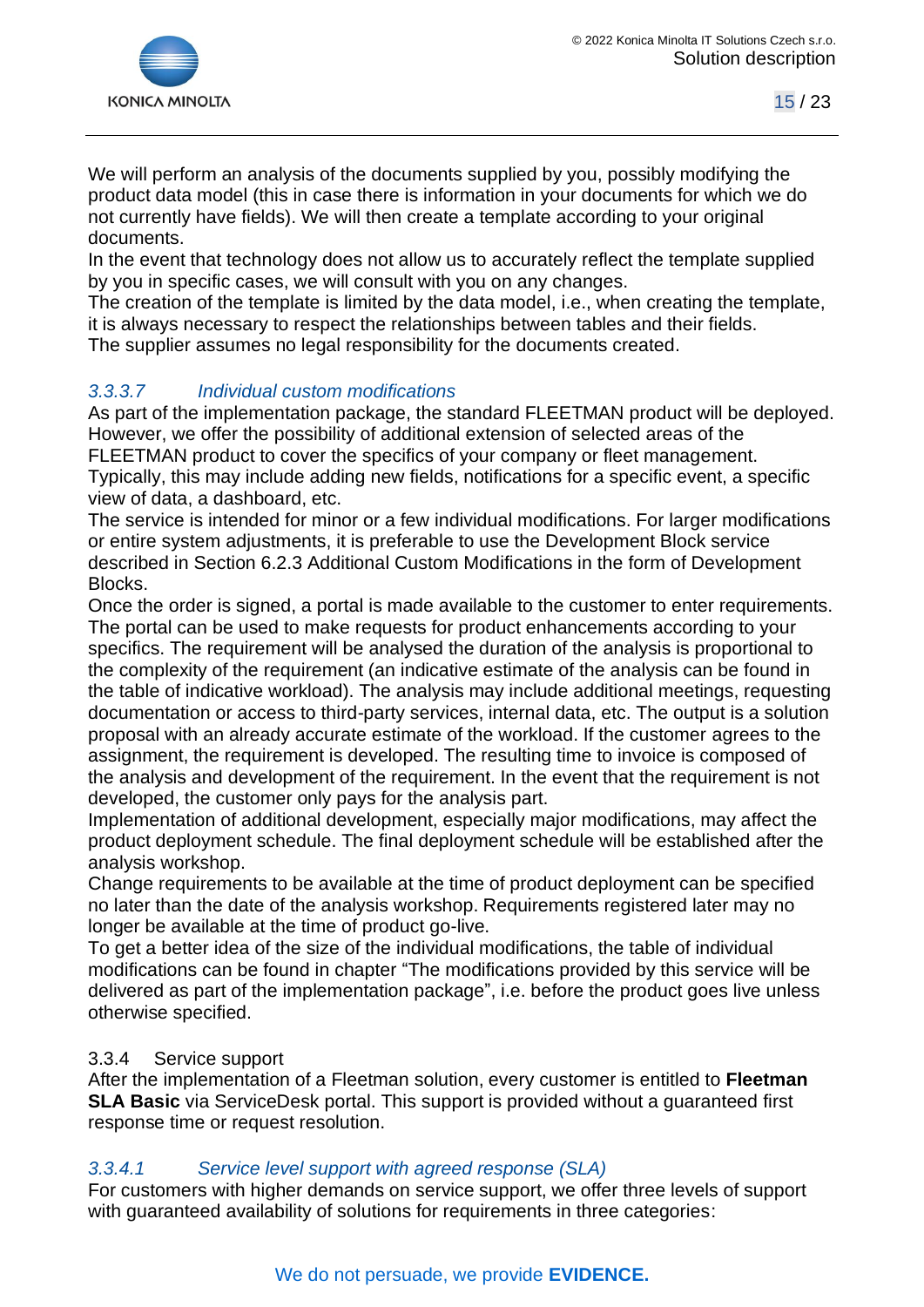

| <b>FLEETMAN SLA</b>                                   | <b>BRONZE</b> |          |     |
|-------------------------------------------------------|---------------|----------|-----|
| <b>Priority type</b>                                  | High          | Moderate | Low |
| First response time to request / ticket (in<br>hours) | 12            | 18       | 40  |

| <b>FLEETMAN SLA</b>                                | <b>SILVER</b> |          |     |
|----------------------------------------------------|---------------|----------|-----|
| <b>Priority type</b>                               | High          | Moderate | Low |
| First response time to request / ticket (in hours) |               |          | 24  |

| <b>FLEETMAN SLA</b>                                | <b>GOLD</b> |          |     |
|----------------------------------------------------|-------------|----------|-----|
| <b>Priority type</b>                               | High        | Moderate | Low |
| First response time to request / ticket (in hours) | 4           |          | 24  |
| Time to resolve request (in hours) <sup>†</sup>    | 12          | 24       | 82  |

After the product is deployed, the customer is handed over to the support department (regardless of subsequent development blocks). A service level agreement (SLA) is concluded with the customer, which clearly defines the scope of provided services and solution development.

#### *3.3.4.2 Support requests*

An account is created for the customer on the Koncia Minolta ServiceDesk web portal. A customer's authorized representatives have access to this portal.

#### **The electronic ServiceDesk portal provides:**

- Receipt and registration of tickets / support requests (error messages, development requests and services)
- Acknowledgement of receipt and assignment of ticket numbers
- Ticket analysis
- Ticket solutions
- Ticket escalation
- Monitoring the status of ticket solutions
- Monitoring deadlines and solution statistics
- Notification of state changes or adding a comment to the request (can be disabled on request)

The user of the electronic portal is able to view an up-to-date overview of all requests and their status at any time.

#### *3.3.4.3 Categorization of service requests*

Individual service requests are classified into several categories (severities) based on urgency.

<sup>&</sup>lt;sup>†</sup> This does not apply to cases where Microsoft Support is required to resolve the request.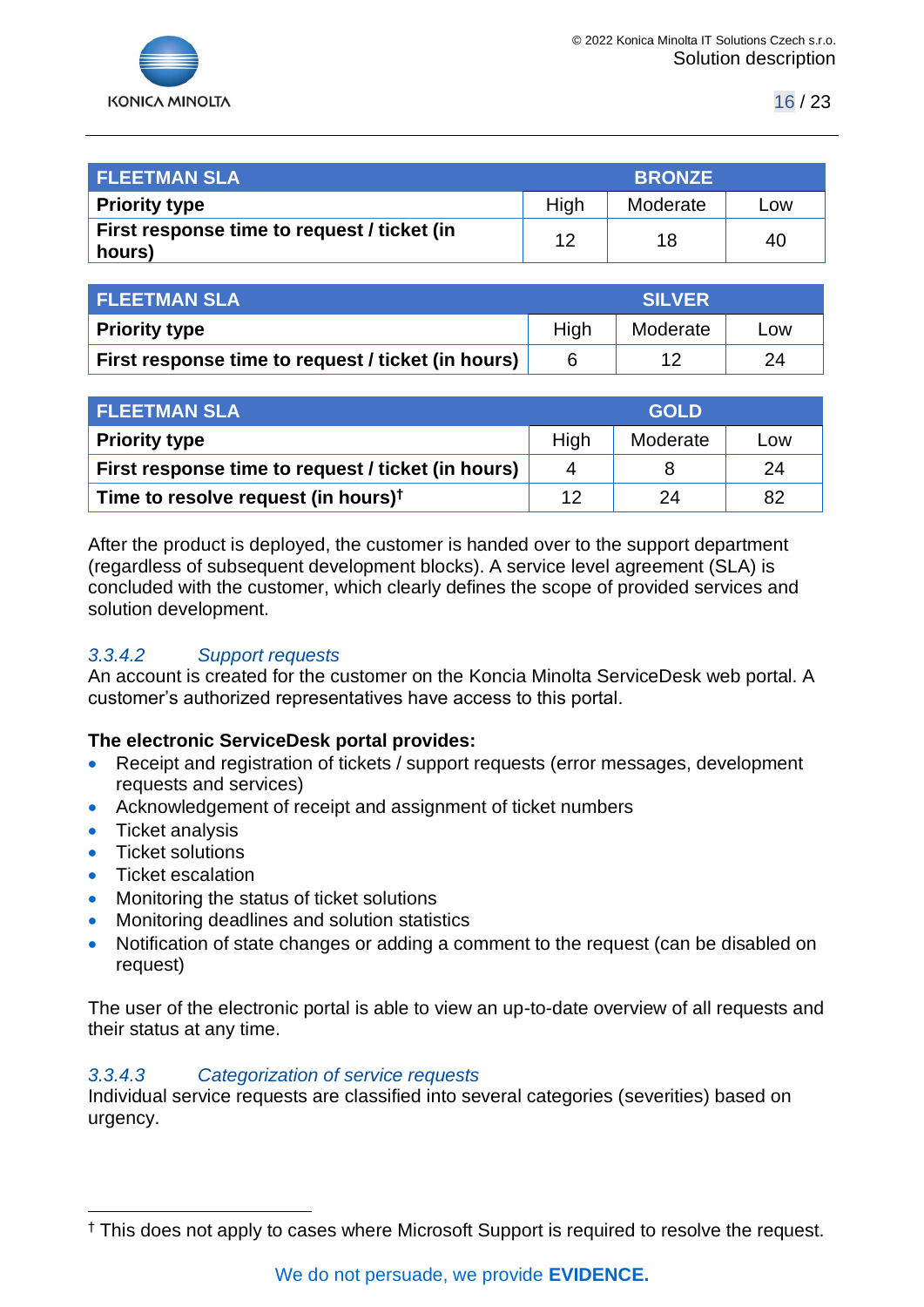

# **A**

Ticket with very high impact. Product functionality or performance is limited. This situation endangers the fulfilment of the Customer's obligations in its area of trade / services within a period of up to one month.

## **B**

Ticket with significant impact. Some functions of the product are limited; however, these restrictions do not endanger the fulfilment of the Customer's obligations in its area of trade / services within a period of up to one month.

## **C**

Ticket with low impact. There is no restriction or threat to the activities or processes on the part of the Customer. Requests for additional services or change requests are also registered in this category.

The initial classification of a support request is made by the Customer themselves; however, the Support Manager has the option to re-evaluate the classification of the request based on additional information so that it corresponds to the above. The status of a service request means the current point in the process of resolving the request. A request can have the following basic statuses within the resolution process:

#### **Initial response**

Konica Minolta will ensure an adequate response to the Customer's request (based on its SLA level), in form of a proposal for resolution of the request (if the request cannot be fully resolved, the Customer is informed of the next steps). If a request is classified as an **A**  severity, the entire team immediately begins working to resolve the request after it is received.

Requests processing occurs during business hours from Monday to Friday, with the exclusion of non-working days in the Czech Republic (national holidays and other important days).

## **Ongoing**

Konica Minolta analyses the request (detailed analysis of the problem is first in the case of an A severity). The Customer is then informed of the proposed solution, the expected period to a resolution, or price, etc.

## **Resolution of the request**

The Customer receives an adequate proposed solution to its request from Konica Minolta. The solution may include an alternative procedure to achieve the requested functionality.

Service support is provided exclusively for the current version of the product. After the release of a new version, the customer can request a new version deployment service via the Konica Minolta ServiceDesk portal or deploy the new version on their own.

## <span id="page-16-0"></span>3.3.5 Sets of customisations in the form of Development blocks

Additional modifications according to customer requirements can be ordered in the form of development blocks. A development block consists of five interconnected phases.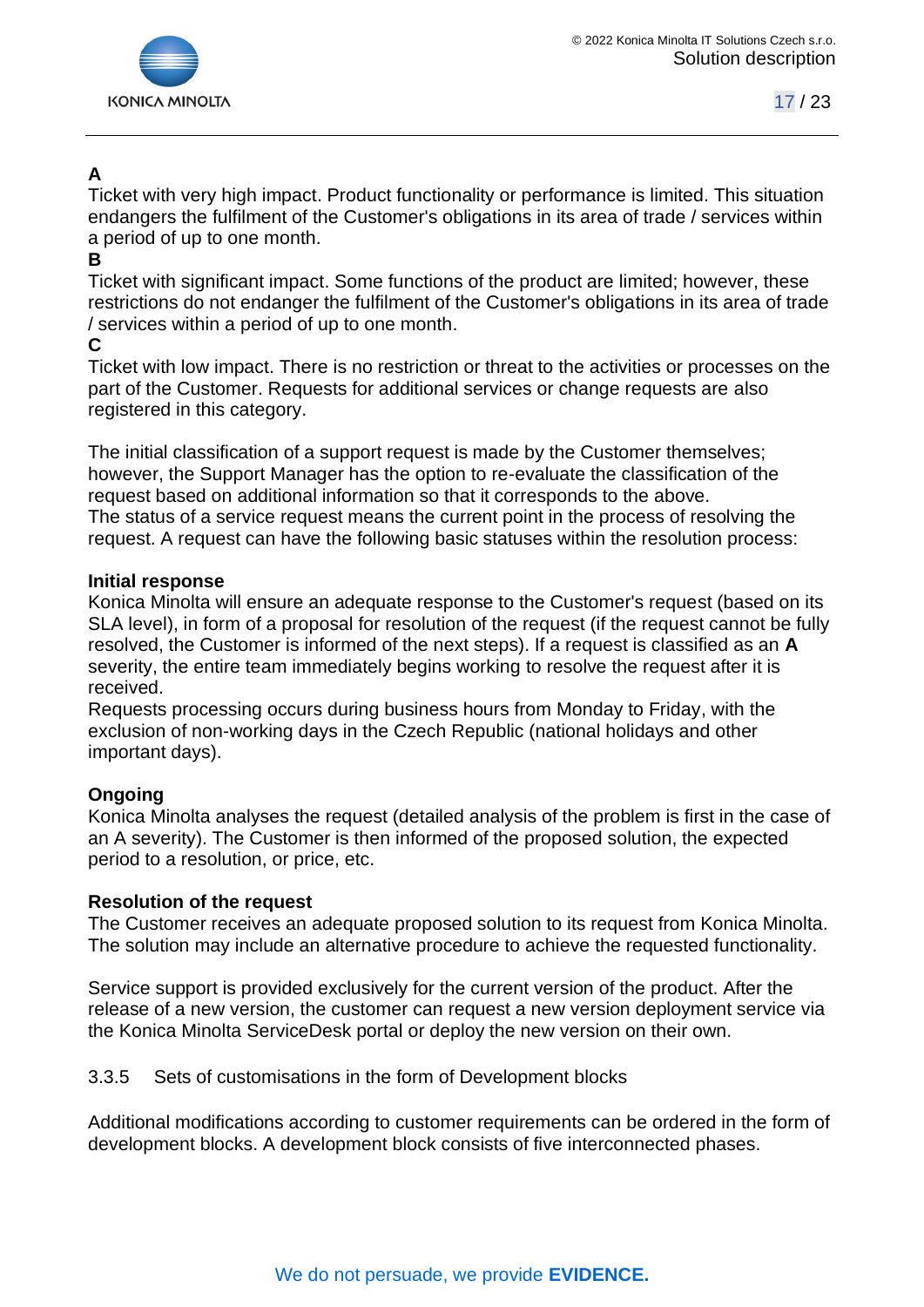

A development block has a specific completion deadline. Completion is defined as deployment of the latest version in the customer's production environment. A development consists of the following phases.

Gathering of requirements

- **Description:** This phase begins with a joint meeting, at which the customer prepares their requests to be incorporated into the solution. At the meeting, the vendor and the customer go through the individual requests, explain them, prepare a concept of these requests and determine their priority. After the introductory meeting, the vendor will process the requirements into a proposal with an estimate of the workload. The proposals will then be discussed by the vendor and the customer at the final meeting of this phase, where the proposals will be approved by the customer. This will create a list of prepared requests. The sum of the estimated workload of the prepared requests included in the development will not exceed the capacity of the development phase. If there is an overage, the customer chooses the requests that will be excluded from the development phase. These can be included in some other development block.
- **Phase schedule:** The length of this phase is a minimum of 8 business days, in which two meetings are held, each lasting 4 hours and held at an agreed time. The first meeting is the same as the start date of the development block. The second will be mutually agreed as necessary and implemented no later than the 3rd day of this phase. The customer must have a list of development requests on the project portal ready for meetings. The result will be prepared concepts for all requests. The vendor will then create request proposals from the concepts for all requests by the 6th day of this phase. These request proposals are then transposed into the project portal together with the workload specifications. At the end of the sixth day, an online meeting using Microsoft Teams will be held from 2:00 pm to 4:00 pm during which the proposals will be presented to the customer. The customer then agrees on the project portal with requests that can be included in the development. The customer has two days to go through and approve them. The vendor agrees with the customer to include the requests in the development with respect to development phase capacities.

**Phase outcome:** A list of prepared requests classified for development.

#### **Development**

- **Description:** The actual development of requests classified for development is the responsibility of the vendor. At this stage, the vendor may contact the customer with a request to specify the assignment.
- **Phase schedule:** The length of this phase is 17 business days.
- **Phase result:** Deployment of the requests in the customer's test environment. User documentation enriched with requests developed in the development phase if the modification of the documentation is included in the development block.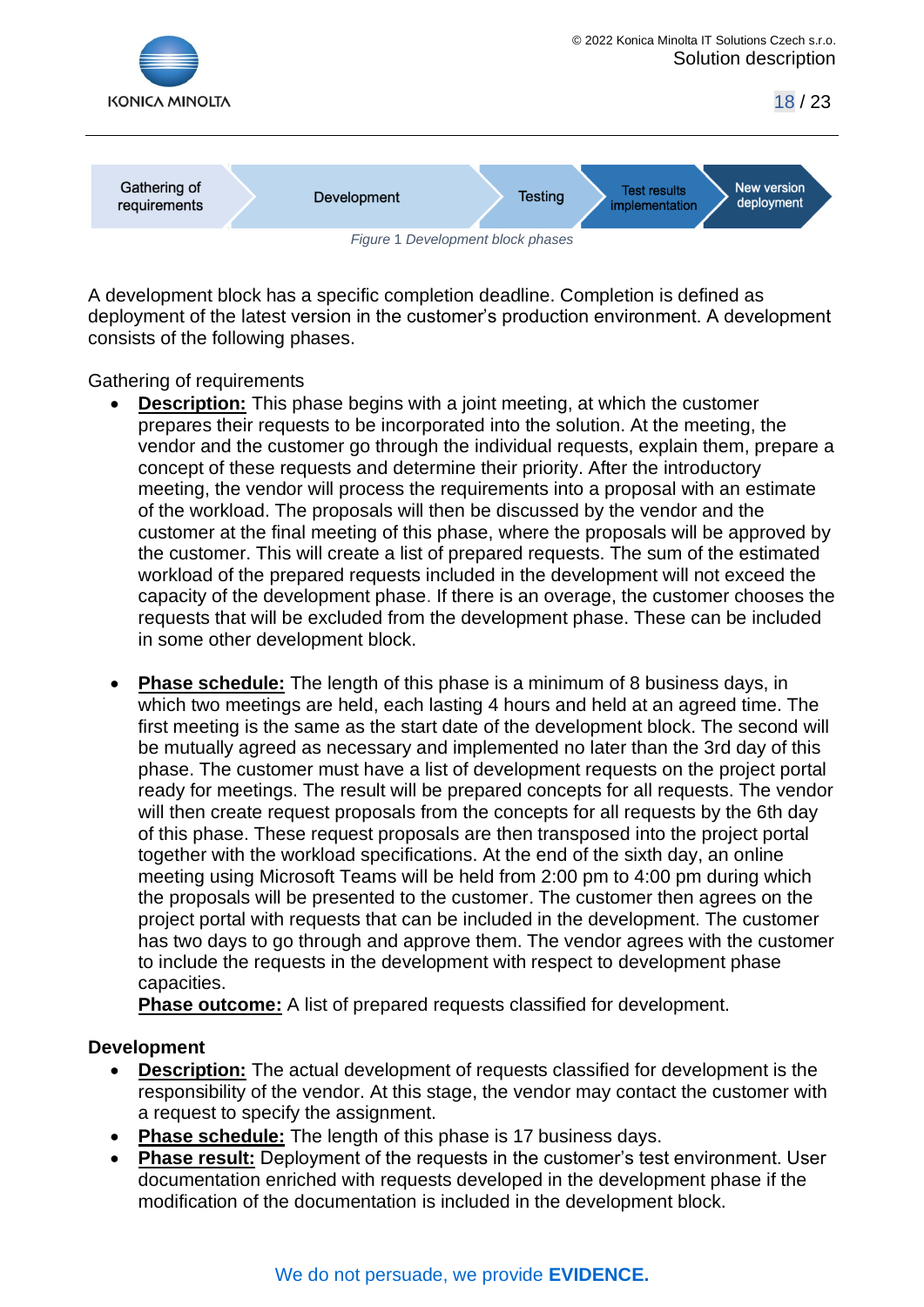

# **Testing**

- **Description:** At the beginning of this phase, an in-person (preferred) or online meeting at the vendor's location lasting 4 hours is planned. The meeting should begin at 9:00 am. At the meeting, the vendor will demonstrate to the customer the production requirements included in the development phase. This transition functions as training for the delivered functionalities. The customer then tests the delivered solutions. This phase requires additional engagement on the part of the customer. The customer should set aside sufficient capacities for such testing.
- **Phase schedule:** The length of this phase is three business days. An in-person or online meeting between the customer and vendor will occur on the first day from 9:00 am to 1:00 pm. The next two days are used for intensive testing by the customer in the test environment. If the customer finds an error in the solution, they enter it with a description of how the error occurred while working with the application on the project portal no later than the third day of this phase.
- **Phase result:** Possible errors in the solution entered by the customer on the project portal.

## **Processing of test results**

- **Description:** In this phase, the vendor will process any errors in the solution registered on the project portal from the previous phase and correct them. They will contact the customer if clarification is needed.
- **Phase schedule:** The length of this phase is one day.
- Phase result: Processed errors in the solution from the testing of requirements phase.

## **Deployment of an updated version**

- **Description:** The final phase of the development block, during which the tested version will be deployed in the production environment and any parametrization of the production environment necessary for commissioning is completed. Performed by the vendor.
- **Phase schedule:** The length of this phase is one day.
- **Phase result:** Production environment enriched with produced requirements.

## *3.3.5.1 Example of development block content*

The customisation tasks and their workload described below only serve as an indicative overview of what the development block could look like. The listed functionalities are not part of the quotation. The content of the development block may change depending on the current priorities of the customer (for example, requirements for a larger volume of development in one development block), the capacity of the vendor, etc.

## *3.3.5.2 Table of indicative workloads for individual tasks*

The indicative work rates below are used to estimate the size of the development block. This is the net production time. Analysis, testing, and deployment are already planned within the development block.

If we would like to apply the typical workloads below for customer development performed by a development request via the support portal, we need to add item 18 to these workloads, which includes the development-related tasks mentioned above.

Although these labour rates are based on extensive experience with the Power Platform, they reflect fairly accurately the expected labour. It is not possible to determine the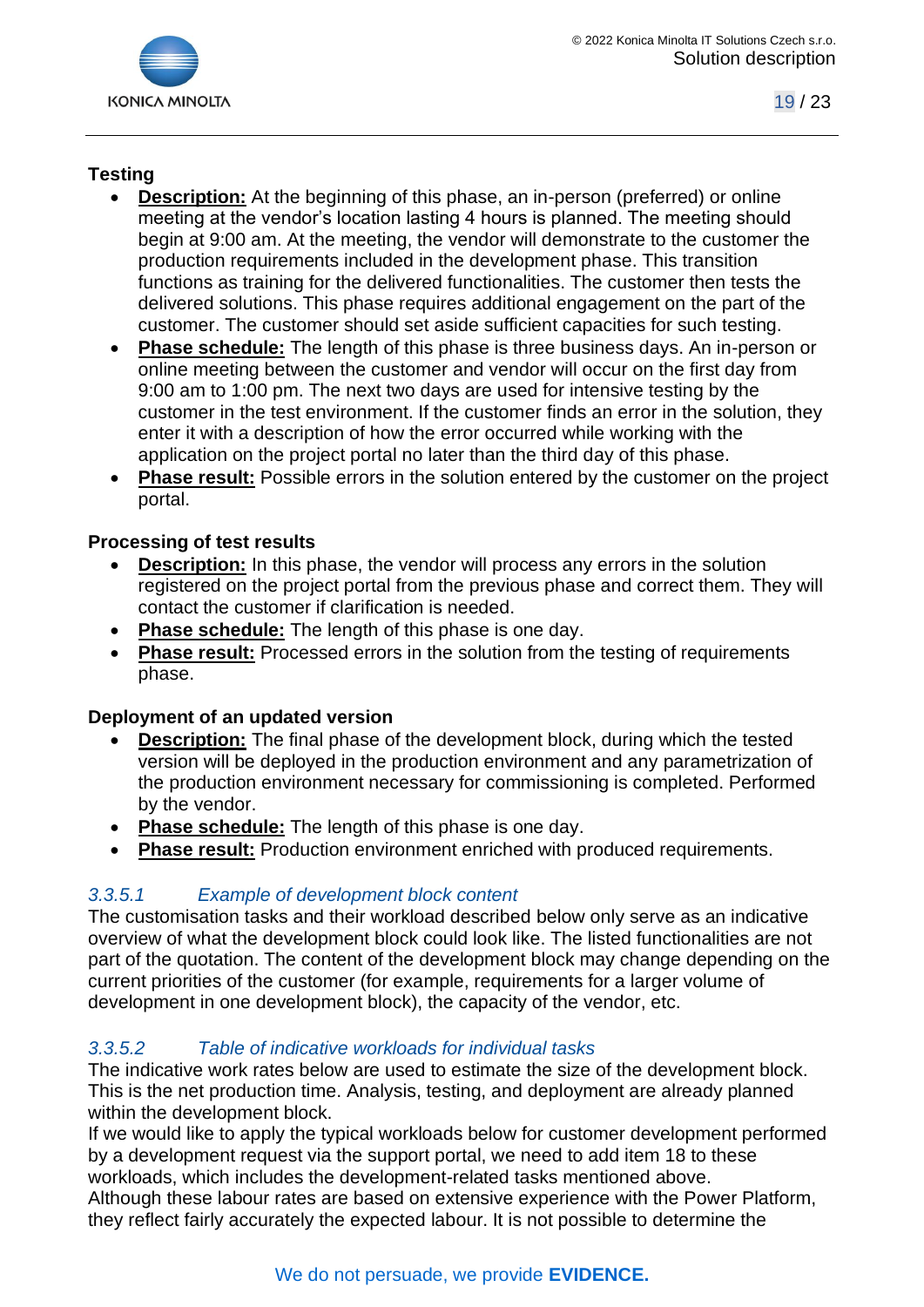

development workload accurately without an initial analysis. In a small percentage of cases, the final workload after analysis may be outside the estimated range.

| <b>Line</b><br>item | <b>Types of customer modifications</b>                                                                                                                                                                                       | <b>Typical workload</b>                                                                                                |
|---------------------|------------------------------------------------------------------------------------------------------------------------------------------------------------------------------------------------------------------------------|------------------------------------------------------------------------------------------------------------------------|
| 1                   | Creation of new notifications, including notification templates<br>and configuration of recipients (similarly, the product<br>already contains a notification for roadworthiness<br><i>inspection expiration)</i>            | 8-16 hours                                                                                                             |
| $\mathbf{2}$        | Modification of the product process flow in the form of adding<br>a section or field (without business logic in the background)<br>(similarly, the process flow is on the service or insurance<br>event record)              | 4-8 hours                                                                                                              |
| 3                   | Creation of several fields (up to 10 fields, without business<br>logic in the background), deployment of changes in a section<br>within forms                                                                                | 2-4 hours                                                                                                              |
| 4                   | Adjustment of the layout of fields on a form                                                                                                                                                                                 | 1-2 hours                                                                                                              |
| 5                   | Creation of 5 custom data views                                                                                                                                                                                              | $1-2$ hours                                                                                                            |
| 6                   | Creation of new entities, including forms, views, and addition<br>to the application menu. Does not include business logic                                                                                                   | 3-5 hours                                                                                                              |
| $\overline{7}$      | Creation of a specific new dashboard (similar to those<br>already in the product, such as the dashboards for<br>service, insured events or vehicles)                                                                         | 3-5 hours                                                                                                              |
| 8                   | Creation of a button, including an icon in a ribbon on a form or<br>record summary, without business logic                                                                                                                   | 2-4 hours                                                                                                              |
| 9                   | Modification of the appearance or content of a notification<br>template (the appearance of the notification message that<br>the user receives)                                                                               | 4-6 hours<br>(Depending on the<br>complexity of the final<br>appearance)                                               |
| 10                  | Creation of a migration for entities not included in data<br>migration                                                                                                                                                       | $1-2$ hours                                                                                                            |
| 11                  | Creation of a Work document template                                                                                                                                                                                         | 6-16 hours<br>(Depending on the<br>complexity of the document.<br>Usually, it is needed to be<br>combined with item 3) |
| 12                  | Automation of the importation of structured data from a file                                                                                                                                                                 | 20-32 hours<br>(Depending on the<br>complexity of the data<br>structure and the related<br>business logic)             |
| 13                  | Analysis of third-party services for integration                                                                                                                                                                             | 8-16 hours<br>(Depending on the<br>complexity of the service and<br>extent of documentation<br>provided)               |
| 14                  | Integration to GPS tracking system, in the scope of periodic<br>tachometer reading updates. (Assuming that the tracking<br>system is able to provide this information via a web API in a<br>supported form of communication) | 8-24 hours<br>(Depending on the<br>complexity of third-party<br>services) It is mandatory to<br>combine with item 13.  |

We do not persuade, we provide **EVIDENCE.**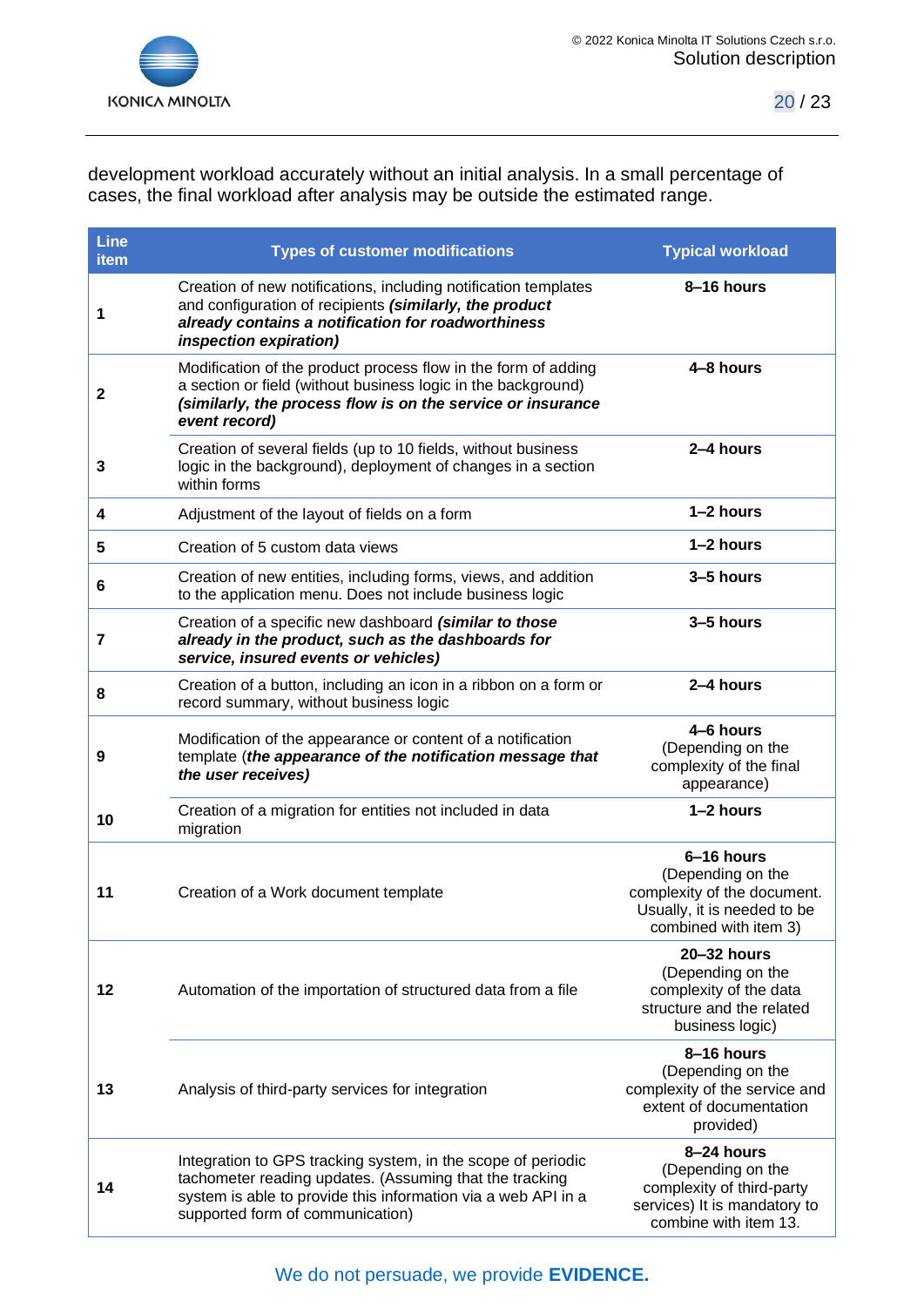

| 15 | Completely customer-specific requirement to modify the<br>business logic of the product without the need to create<br>program code.                          | $12 - 64$ hours<br>(Depending on the<br>complexity of required<br>functionality)    |
|----|--------------------------------------------------------------------------------------------------------------------------------------------------------------|-------------------------------------------------------------------------------------|
| 16 | Completely customer-specific requirement to modify the<br>business logic of the product with the need to create<br>program code.                             | <b>18-80 hours</b><br>(Depending on the<br>complexity of required<br>functionality) |
| 17 | Creation of a dialogue window (without business logic, which<br>is resolved per Point 14 or 15)                                                              | 6-8 hours<br>(Depending on the<br>complexity of the dialogue)                       |
| 18 | Requirement analysis (solution design, consultation,<br>deployment into test/production environment). This item no<br>longer needs to be applied to item 13. | 2-16 hours (Depending on<br>the complexity of the<br>requirement)                   |
|    |                                                                                                                                                              |                                                                                     |

*Table 3 Indicative workloads for individual tasks*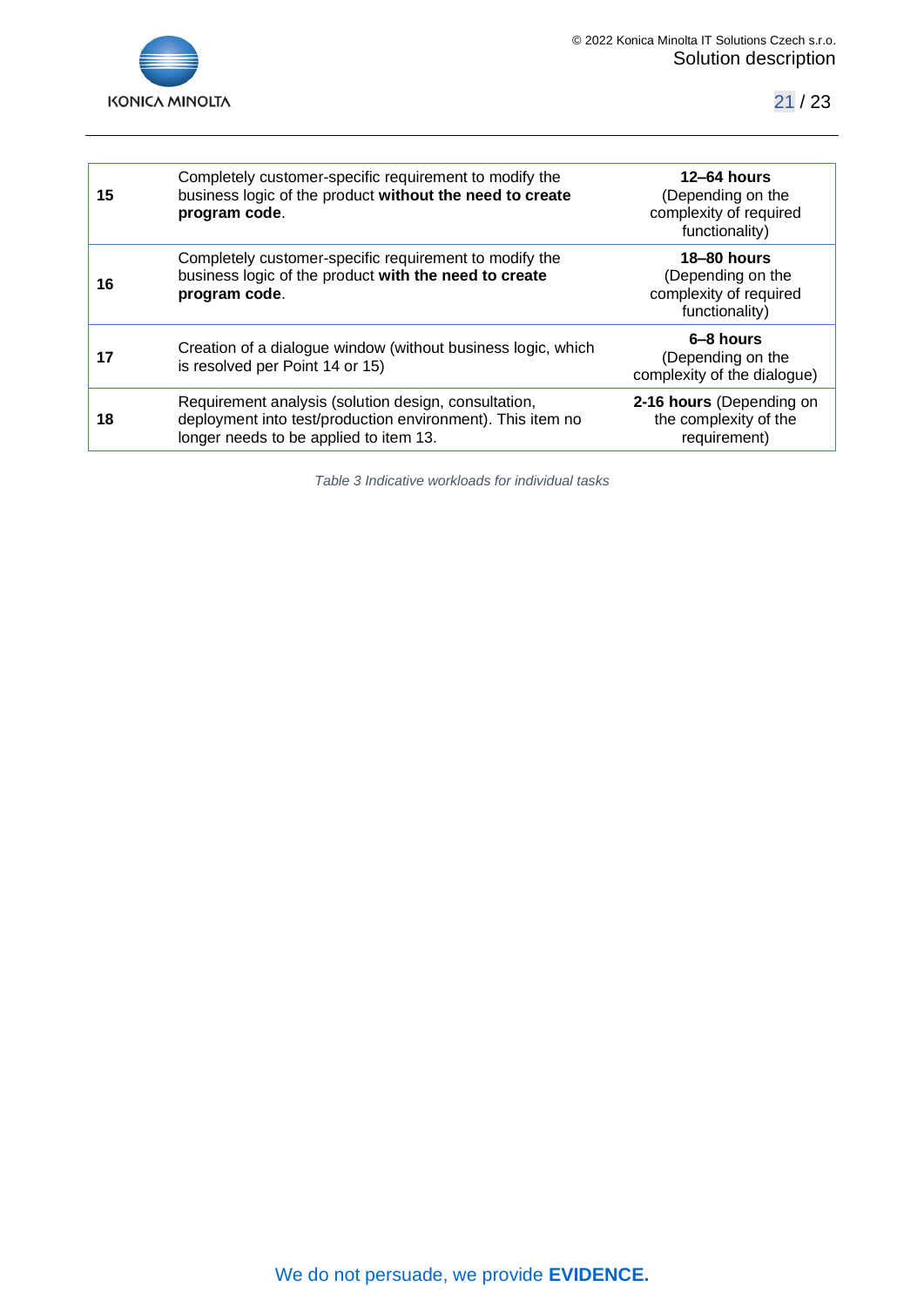

# <span id="page-21-0"></span>**4 Other Fleetman implementation conditions**

## <span id="page-21-1"></span>4.1.1 Communication

The basic communication language for the project will be English. The description of the requirements created in the Gathering of requirements phase will be written in English. In the implementation phase of the project, the vendor's project portal with access for all consultants, key customer users and project management will be used for effective communication and approval of the proposed development requests. The portal is managed by Konica Minolta IT Solutions Czech s.r.o.

#### <span id="page-21-2"></span>4.1.2 Restricted access

Konica Minolta IT Solutions Czech s.r.o. will be the exclusive partner entrusted with the implementation of the required modifications if this project is implemented. Simultaneous authorization of access for other entities to the development, testing and operational environment is inadmissible with respect to the accepted guarantees.

## <span id="page-21-3"></span>4.2 Project schedule

<span id="page-21-4"></span>4.2.1 Typical deployment and commissioning of the Fleetman product The expected start date of the product implementation is marked with the letter "T" in the table below. The number of days in the table stands for business days.

| <b>Type of service Description</b> |                                                               | <b>Beginning End</b> |        |
|------------------------------------|---------------------------------------------------------------|----------------------|--------|
| <b>Milestone</b>                   | Kick-off of product implementation                            | Т                    | т      |
| Optional                           | Handover of the necessary information to the vendor to create |                      |        |
|                                    | an M365 Tenant and the environments                           | Т                    |        |
|                                    | Establishment of a tenant                                     | т                    | $T+2$  |
|                                    | Introductory analytical workshop                              | $T+2$                | $T+2$  |
|                                    | Handover of the migration templates and explanation of        |                      |        |
|                                    | template propagation logic                                    | $T+2$                | $T+2$  |
|                                    | Customer propagation of the migration templates               | $T+3$                | $T+9$  |
|                                    | Deployment of the product in the production environment       | $T+3$                | $T+6$  |
|                                    | Configuration of the organizational structure and user roles  | $T+3$                | $T+6$  |
|                                    | Product parametrization                                       | $T+3$                | $T+6$  |
| <b>Milestone</b>                   | <b>Product prepared</b>                                       |                      | $T+7$  |
|                                    | Migration                                                     | $T+10$               | $T+12$ |
| Optional                           | Backup of the environment for testing purposes                | $T+12$               | $T+12$ |
| <b>Milestone</b>                   | <b>Product and data prepared</b>                              |                      | $T+13$ |
| Optional                           | End user training                                             | $T+13$               | $T+13$ |
| Optional                           | Key user training                                             | $T+14$               | $T+14$ |
| Optional                           | Pre-commissioning acceptance test (UAT)                       | $T+15$               | $T+15$ |
| <b>Milestone</b>                   | Go-live of the product                                        | $T+16$               | $T+16$ |
| Optional                           | Go-live remote support 4h                                     | $T+16$               | $T+16$ |

# We do not persuade, we provide **EVIDENCE.**